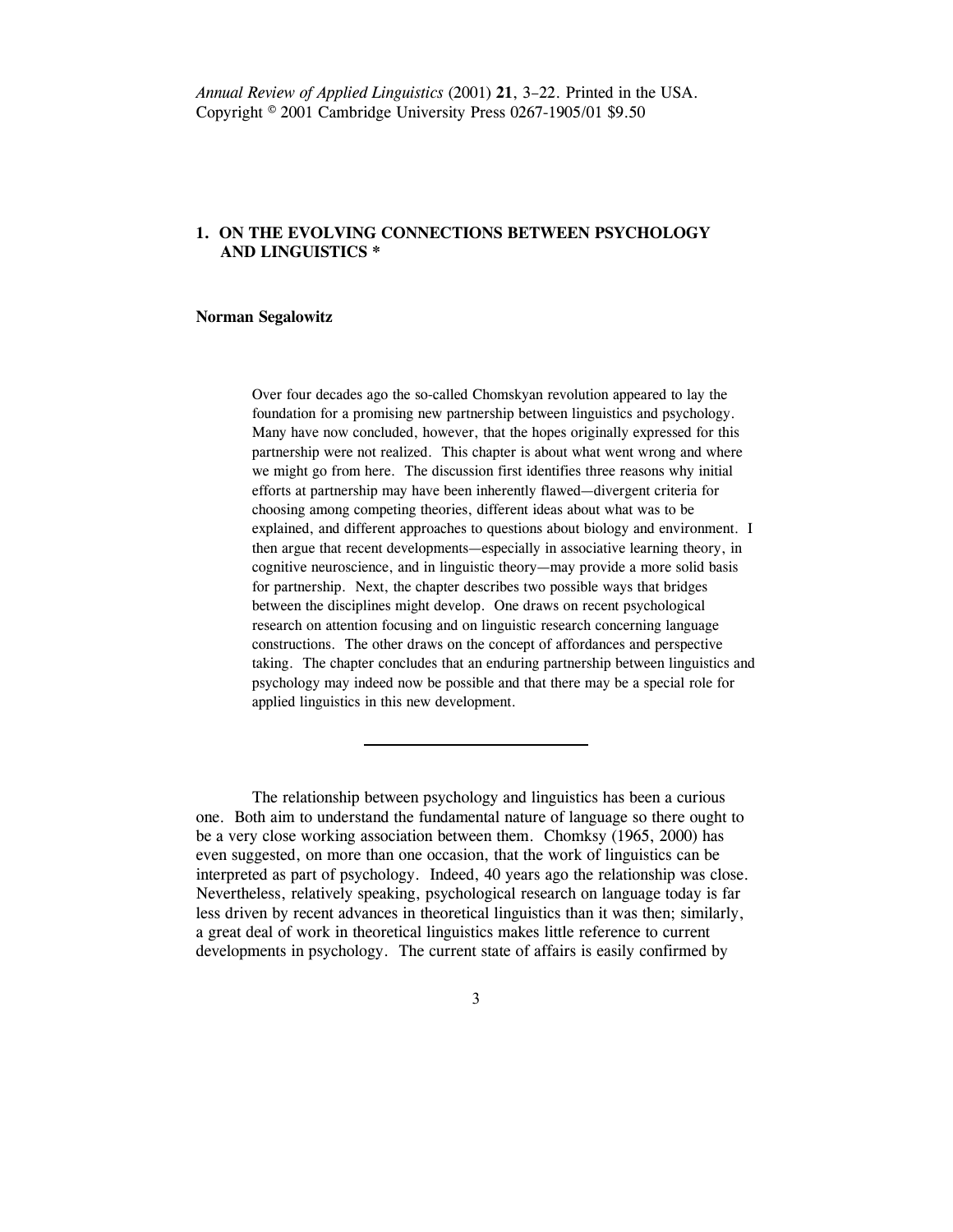comparing works cited at the end of journal articles and textbooks in the two disciplines; apart from historical background references, one finds relatively little bibliographical overlap in a great number of writings. The sad truth is that many psychologists interested in language have not kept up with recent developments in linguistics, especially in what is referred to as the dominant paradigm (Universal Grammar) and, it would also seem that many linguists are not aware of what is happening in psychology, especially in cognitive psychology and cognitive neuropsychology.

The debate about the fundamental nature of language has involved mostly theoretical linguists and experimental psychologists. Applied linguists certainly have an interest in this debate, but they have typically addressed quite different issues from those of concern to theoretical linguists. Davies (1999), for example, lists the following research areas applied linguists engage in: how to provide better language instruction, diagnose speech pathologies, train translators and interpreters, compose valid language examinations, evaluate school bilingual programs, measure literacy, analyze the language of a text, advise on educational or forensic matters related to language. The opportunity for close relations between psychology and applied linguistics in each of these domains is great, and a volume could no doubt be written about each. The present review, however, focuses on what has become, for better or worse, the dominant question that has brought psychologists and linguists into discussion with each other—the question about the fundamental nature of language. As will be seen, there is emerging a new perspective that may be of special interest to applied linguists.

Why then, have the disciplines drifted apart? Can the answer suggest how a future collaboration might be more successful? Is a new partnership in the making? In this review, I identify some past barriers to cooperation between psychology and linguistics. I argue that these barriers appear to be dropping due to the rise of new research methodologies, and that we are now entering a time that may see a new convergence between the disciplines. Finally, I speculate about some possible directions that convergence could take, concluding that there may be an especially important role for applied linguists in this future collaboration.

### **The Past Four Decades**

The Chomskyan revolution in linguistics of the late 1950s and 1960s stimulated a profound change in the way psychologists viewed language, making possible a new kind of collaboration with linguists (Lyons, 1991). This partnership was based on the belief that psychologists and linguists could now share a vision about the fundamental nature of language (Miller & Chomsky, 1963). Initial studies based on this new view were very encouraging, but ultimately the two disciplines drifted apart and the level of collaboration dropped significantly. A number of reasons for this drift have been discussed thoroughly elsewhere (e.g., Abrahamsen, 1987; McCauley, 1987; Reber, 1987; Sampson, 1997; Tomasello, 1998). However, three points in particular are worth considering here because,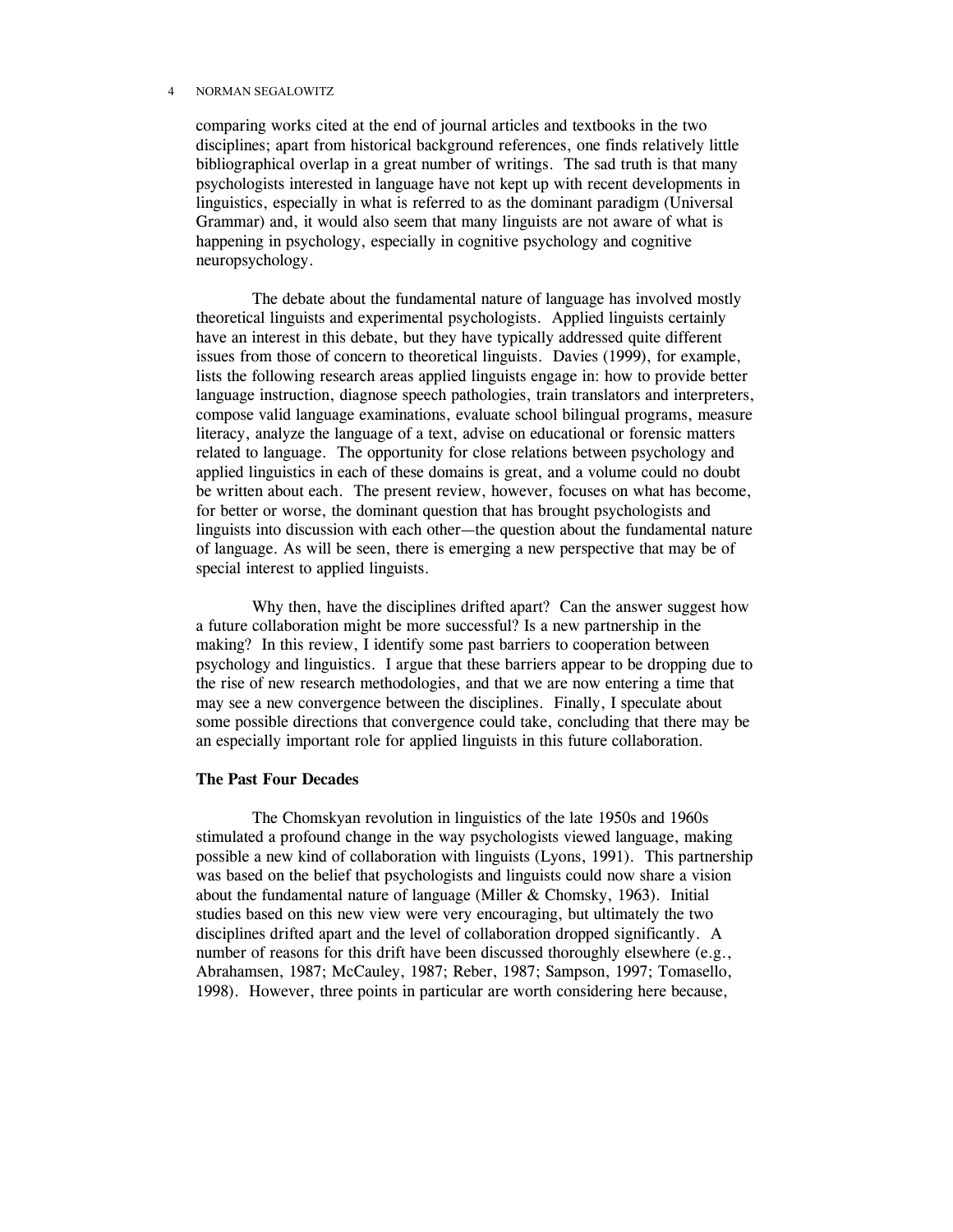with hindsight, they might suggest why the partnership was bound to fail and they may point to a better way to build a bridge in the future.

## Divergent Theory Building Criteria

In the 1960s, many psychologists treated the new insights from linguistics as a description of the grammar posited to underlie language competence. It was natural, therefore, to ask whether this linguistic grammar might serve as a specific theory of the brain's mental grammar. The story of how psychologists attempted to test this idea is interesting, but too long and complex to relate here; the important point is that after some early successes, most psychologists failed to be convinced that the then current theories of linguistic grammar could usefully serve as a theory of the brain's grammar (Reber, 1987; Tomasello, 1998). Psychological theory and linguistic theory appeared to be incompatible at some important level and psychologists and linguists, by and large, gave up looking for ways to reconcile their differences.

Why? Among the reasons for this failure is the following. Within their respective disciplines, linguists and psychologists necessarily have to choose from time to time between contending theoretical explanations for the phenomena they investigate. The choice is usually made, ideally, by deciding which contending theory best provides an account that generalizes over all relevant data in the domain while, at the same time, remaining as economical as possible in terms of theoretical elegance and simplicity. These decision guidelines serve as economy criteria for theory building and are intended to ensure that newly accepted theories do a better job than the ones they displace. The problem in the past was that linguists and psychologists generally differed regarding what the relevant data should be when applying these economy criteria. Psychologists tended to prefer theories that explained facts about language processing and development, while linguists generally favored theories that accounted for sentence relatedness as reflected in native speakers' intuitions. Initially, when the set of linguistic phenomena to account for was relatively small, psychological and linguistic theories about language could appear, without much difficulty, to be compatible with each other. Over time, however, more and more data about language intuitions and language processing were gathered. Theory building in the two disciplines inevitably moved in divergent directions, reflecting the fact that the theory builders, in trying to account for very different kinds of data, were using different economy criteria (Watt, 1970).

## Divergent Approaches to Explanation

A related reason for the disciplines drifting apart has been their differing approaches to explanation. The dominant paradigm of linguistics, as it emerged during the revolution in linguistic theory in the late 1950s, asserted that there exists an innately determined, autonomously functioning Universal Grammar (UG), a "language faculty" or "organ of mind" (Chomsky, 1975; Lightfoot, 1999; Pinker,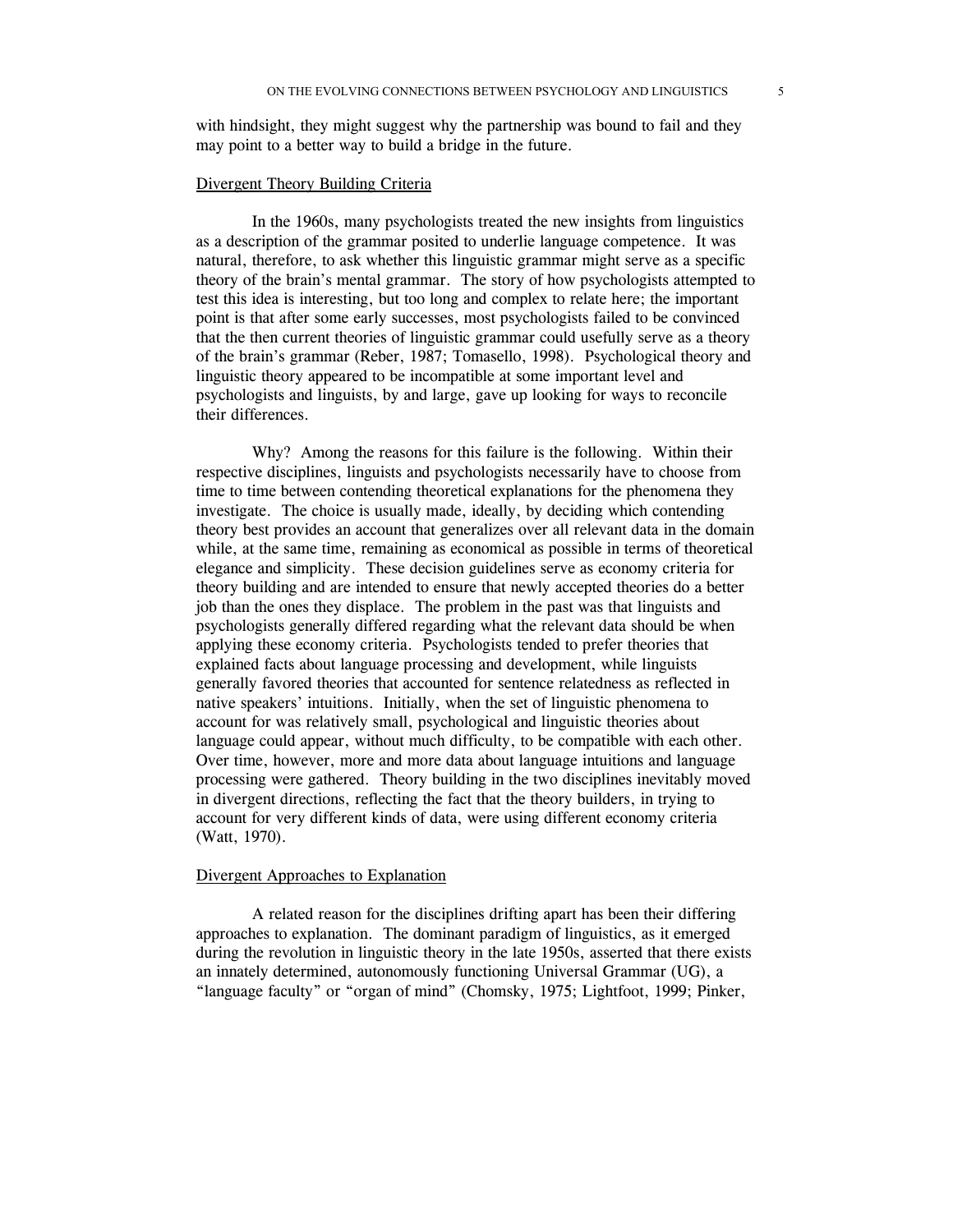1994). The goal of UG linguistics has been to provide a full characterization of this organ. The language faculty is distinguished from general cognitive systems insofar as it specifies, for all human languages, the way patterns underlying language are related to each other and to surface forms of the language. This organ of mind is said to predispose us to process linguistic information in ways that are highly specific to the language domain and unrelated to general cognitive processing. By consulting native speaker intuitions, it has been claimed that we can make inferences about the nature of this organ of mind.

In contrast, the dominant approach in psychology generally has been to focus on the cognitive and neurocognitive *processes* that underlie adaptation. Questions about language, then, are questions about how the human brain solves problems of communication, and the answers must take into account the variegated structure of the brain and its considerable, though not unlimited, plasticity (Bates, 1994). During the past four decades, many psychologists were able to accept, in principle at least, the UG inspired idea that there might be a highly specialized, cognitive module dedicated to language. After all, examples of brain specialization abound. Acceptance of this idea no doubt was further facilitated by the popular computer metaphor of the mind central to much of cognitive psychology. Nevertheless, there emerged a serious explanatory gap between psychologists and linguists on this issue. Psychologists generally were unsure how one could study the language faculty in relation to brain function, given that the faculty was characterized chiefly in terms of abstract, mathematical formalizations not mappable in any direct way onto observable behavior or brain systems.

Linguists objected that it was inappropriate to search for such simple, direct correspondences between the abstract characteristics of language and observable behavior and brain activity. In terms of Marr's (1982) distinctions regarding explanation, UG is a Level 1 theory, a computational theory of *what* is to be explained, not how language is implemented. The point of contention for many linguists and psychologists is whether the computational level of explanation is the only level that is appropriate and, if not, then how to link that level to explanations of the mechanism that are psychologically satisfying (see Black, 1970; Chomsky, 1970a; 1970b; Jackendoff, 1999). Ultimately, the issue appears to reduce to how separate or modular (Fodor, 1983) one believes language is in relation to other forms of cognition; if language is not separate, then the computational approach is not so compelling and may even be inappropriate (Marr, 1982, p. 356).

Recently, it should be noted, there has been an upsurge of interest in some new sources of data that may speak to the issue of a language faculty. This is research on individuals for whom there is a large discrepancy between their language and other cognitive abilities, or who have language disabilities that appear to be inherited (e.g., Gopnick & Crago, 1991; Smith & Tsimpli, 1995; Van der Lely, 1997). Some have interpreted these cases as support for the language faculty hypothesis (Newmeyer, 1997; Pinker, 1994); however, the topic remains controversial (see, for example, especially Bates, 1994; Bates, in press; and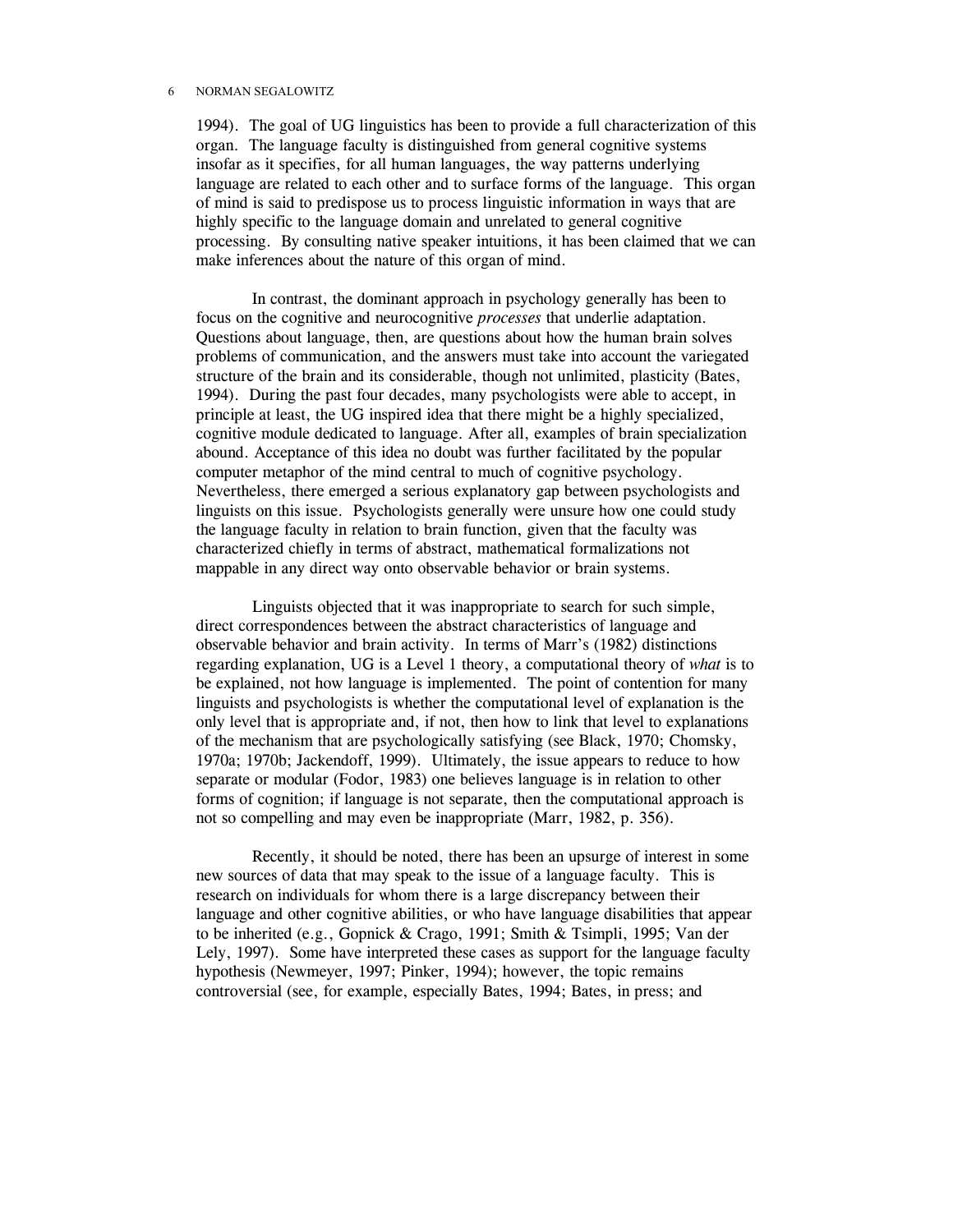Leonard, 1998, for discussion). Regardless of where one stands with respect to these particular studies, the fact is that debate over the status of the constructs "language faculty" and "organ of mind" has not moved closer to a mutually accepted resolution in several decades, and this has served to weaken enthusiasm for the partnership.

## Divergent Approaches to Biology and Environment

A third factor in the drift apart has been a difference between the *way* most psychologists and most UG linguists approach the question about how biology and environment contribute to language. UG linguists have generally been unimpressed with psychologists' attempts to turn to learning-based explanations for language acquisition, citing the lack of sensitivity in their models to the deeper complexities of language structure. To many psychologists, however, it has often appeared that UG linguistics made recourse to what Dawkins (1986) called, in a different context, "the argument from personal incredulity." This is the argument that, because one personally cannot see how a phenomenon can be explained within one framework, the only available alternative must therefore probably be true, even in the absence of specific evidence for it. The child's acquisition of a first language is a case in point here. UG linguists point out that all children master their first language despite the very complex and—from the child's point of view—arbitrary structure underlying it, and this acquisition is surprisingly rapid and occurs in an environment that provides few supportive instructional clues (Chomsky, 1965; Jackendoff, 1994; Lightfoot, 1999). Here we have the problem of the "poverty of the stimulus" or Plato's Problem. How is it that the child comes to know so much about language without support of the environment? To explain this early mastery, it was argued (and still is, for example, in Lightfoot 1999; but see Newmeyer, 1998, for a more nuanced position) that there *must* exist an innately determined, brain-based, language-specific organ of mind that somehow predisposes the child appropriately. The choice of this innateness solution to the problem of language acquisition is generally defended on the grounds that it is inconceivable that any plausible solution will ever be found solely within a general learning theory framework.

The UG linguists' proposal that there exists a language organ dissociated from general cognition was received by psychologists with some interest at first. However, over time discussion became increasingly polarized, and this may be due in some measure to the *way* the case for an innate language faculty was made. UG advocates were perceived as dismissing learning frameworks virtually out of hand, claiming that they could never, in principle, provide a satisfactory account of language, even though no testable proposal was offered for the biological alternative (in part, no doubt, because psychological tests were not thought to be appropriate). The result was an impasse with no understanding among researchers in either discipline of what kind of evidence, even in principle, could persuade researchers in the other discipline and thereby help advance the discussion. Psychologists and linguists, by and large, went their separate ways. Psychologists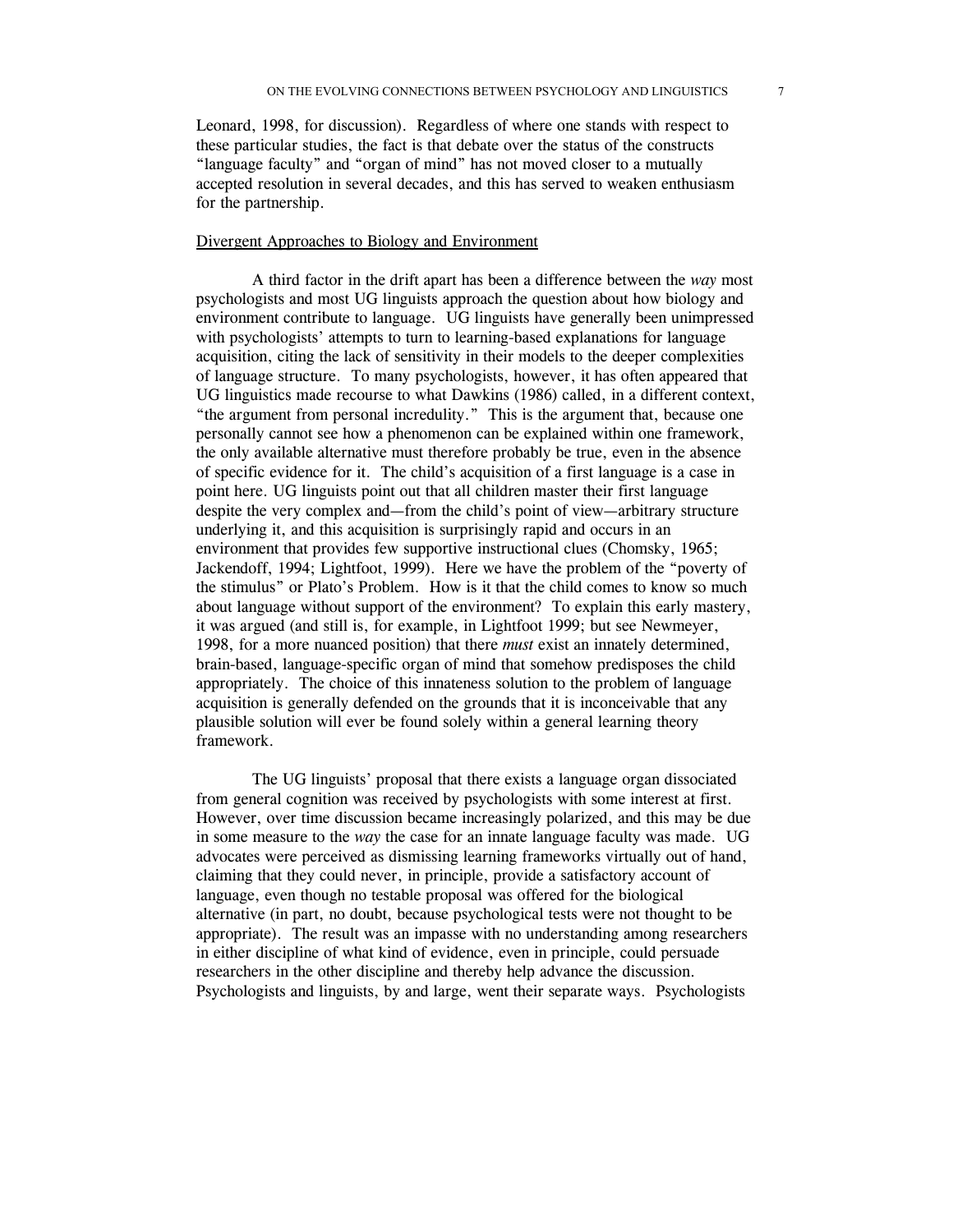focused on learning questions and UG linguists concentrated on developing fuller and more refined mathematical formalizations of the underlying properties of language structure. Almost no one pursued a neurocognitive search for the basis of innate universal language structures.

With hindsight, it might be concluded that these three contrasting ways of addressing questions about language—divergent criteria for choosing among competing theories, different ideas about what is to be explained, and dissimilar ways of addressing questions about biology and environment—probably doomed the partnership from the beginning. On a more optimistic note, perhaps we can now draw lessons about what is needed if interdisciplinary collaboration is to be successful in the future. Of course, one cannot legislate change. The differences just recounted were part and parcel of the two research cultures that existed at the time. Ultimately, we will see if new generations of researchers shift their views to make convergence possible. I think we are now witnessing such a shift in the making, for the reasons described in the next section.

## **Seeds of Convergence?**

Recent developments suggest we may soon see a new era of collaboration between linguistics and psychology that, one hopes, will be more enduring. Three examples are noted here and the final one will be elaborated with respect to some possible avenues for convergence in the future.

## Modeling Associative Learning

Until recently, many people thought that a simple associative learning system could not, even in principle, acquire behavior that had the rule-governed look of the language used by very young children. It was widely believed that learning systems consisting only of simple associative mechanisms could never abstract linguistic categories without some built-in (or "innate") predisposition to do so. However, the emergence of powerful new techniques for modeling associative learning, such as connectionist networks (Bechtel & Abrahamsen, 1991; Elman, Bates, Johnson, Karmiloff-Smith, Parisi, & Plunkett, 1996; Rumelhart & McClelland, 1987) and latent semantic analysis (Landauer & Dumais, 1997) are challenging these beliefs. Bechtel (1996), for example, has shown that, at least in principle, it is possible to train a connectionist network to acquire knowledge of abstract categories that underlie rule-governed behavior without building into the network prior knowledge of the rules or the categories. Rumelhart and McClelland (1987) demonstrated that a connectionist network can learn to correctly inflect regular and irregular verbs for the past tense and to generalize this behavior to new exemplars. All that the associative network contains at the start of learning is the ability to make and modify associations between its internal elements as a function of error correction feedback.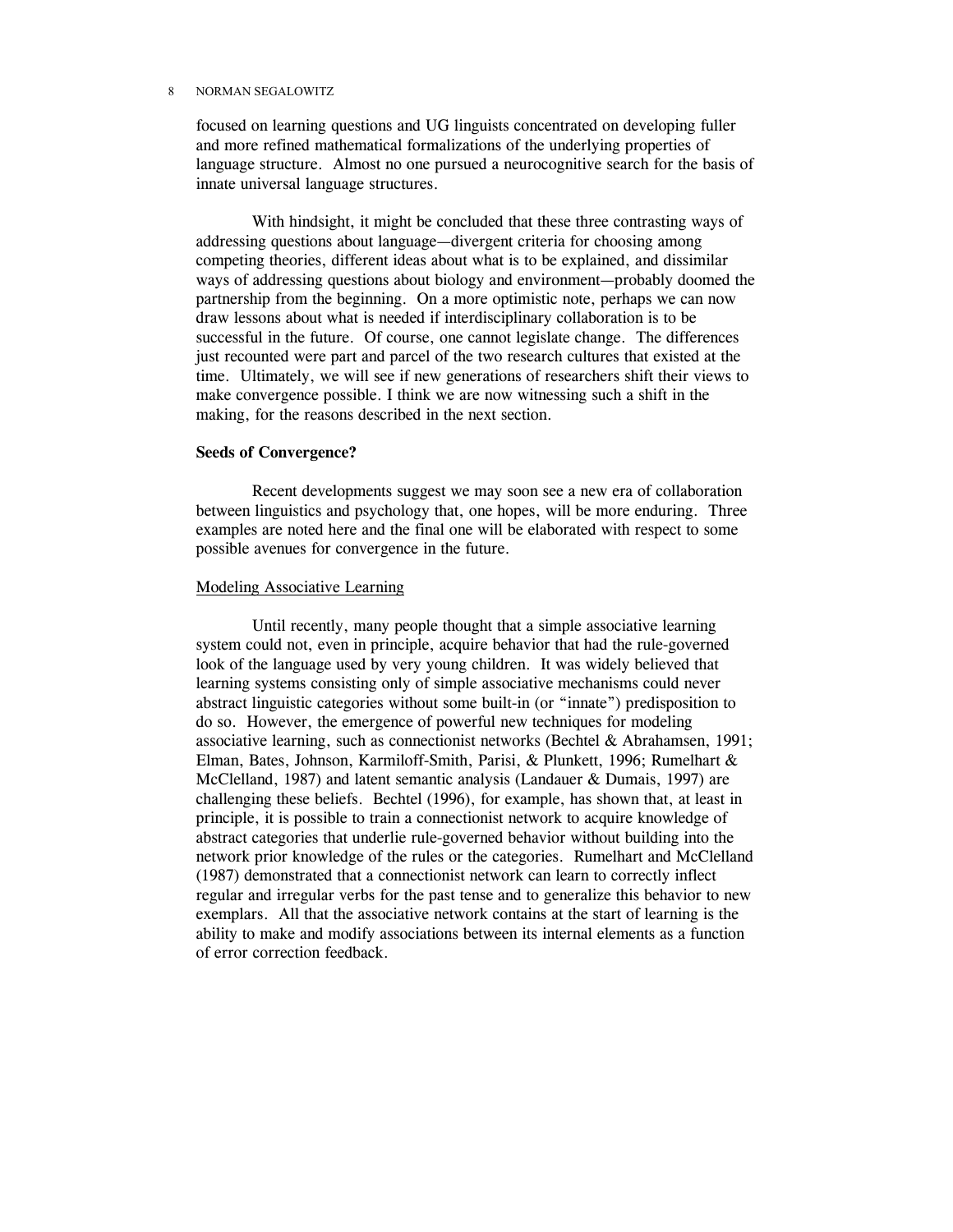Not everyone has concluded that such research succeeds in demonstrating that associative learning alone can account for the origins of rule-governed language abilities and this provides a solution to Plato's problem (Bechtel, 1996, p. 74–75; Pinker & Prince, 1988). Nevertheless, one can see a noteworthy shift in the debate. Connectionist models and latent semantic analysis can now be viewed, at a minimum, as existence proofs demonstrating the existence of associative learning systems with the following interesting properties: they can acquire rule-like behavior without prior knowledge of the rules, without having to "compute" the rule in the course of learning and without having a predisposition for working with rules built into them. The question, then, about "what knowledge must be in the head" for language to be learned (Bechtel, 1996) has now become an empirical question, whereas before it was one chiefly of speculation. The matter can now be decided by more modeling and experiments that match the output of ever more sophisticated associative models to data about what people do when they use language. That there has been a basic shift in the tone of debate can be seen by comparing, for example, linguists Wexler and Culicover (1980) with Pinker (1999), all supporters of the language faculty construct. In their book, Wexler and Culicover dismissed associative approaches to language learning in a line or two and then concluded "In particular, no theory of acquisition can explain the acquisition of the rich and intricate system of syntax" (1980, p. 2). Pinker (1999), on the other hand, discusses the data offered by connectionists on their own terms. Thus, although far from being resolved, questions about the "poverty of the stimulus" and "Plato's Problem" now appear amenable to research, given the powerful new modeling techniques developed in recent years.

## Advances in the Neurosciences

Advances in recent decades in the neurosciences and in neurolinguistics have changed our appreciation of how language is implemented in the brain, compared to how matters were understood forty or more years ago. Our grasp of modularity, brain plasticity, domain specificity—topics central to many of the concerns of linguists and psychologists—has changed dramatically in the last four decades, chiefly because of the emergence of powerful new brain imaging techniques and the increased collaborative work of neuropsychologists and cognitive psychologists (Rugg, 1999). Questions about the brain that were stimulated by UG linguistics—questions about a possible organ of mind, about the language faculty, about innate knowledge—are undergoing reformulation in light of what is now known about the brain. In many respects, these advances may have rendered some of the previous theoretical differences irrelevant because the nature of the questions has changed (Bates, 1994, in press-b). For excellent reviews of the numerous developments in this field, see Brown and Hagoort (1999b), Gazzaniga (2000), Grodzinsky, Shapiro, and Swinney (2000), and Stemmer and Whitaker (1998).

Two points merit comment here. First, complex functional systems such as attention and memory that in the past were referred to as "faculties" have been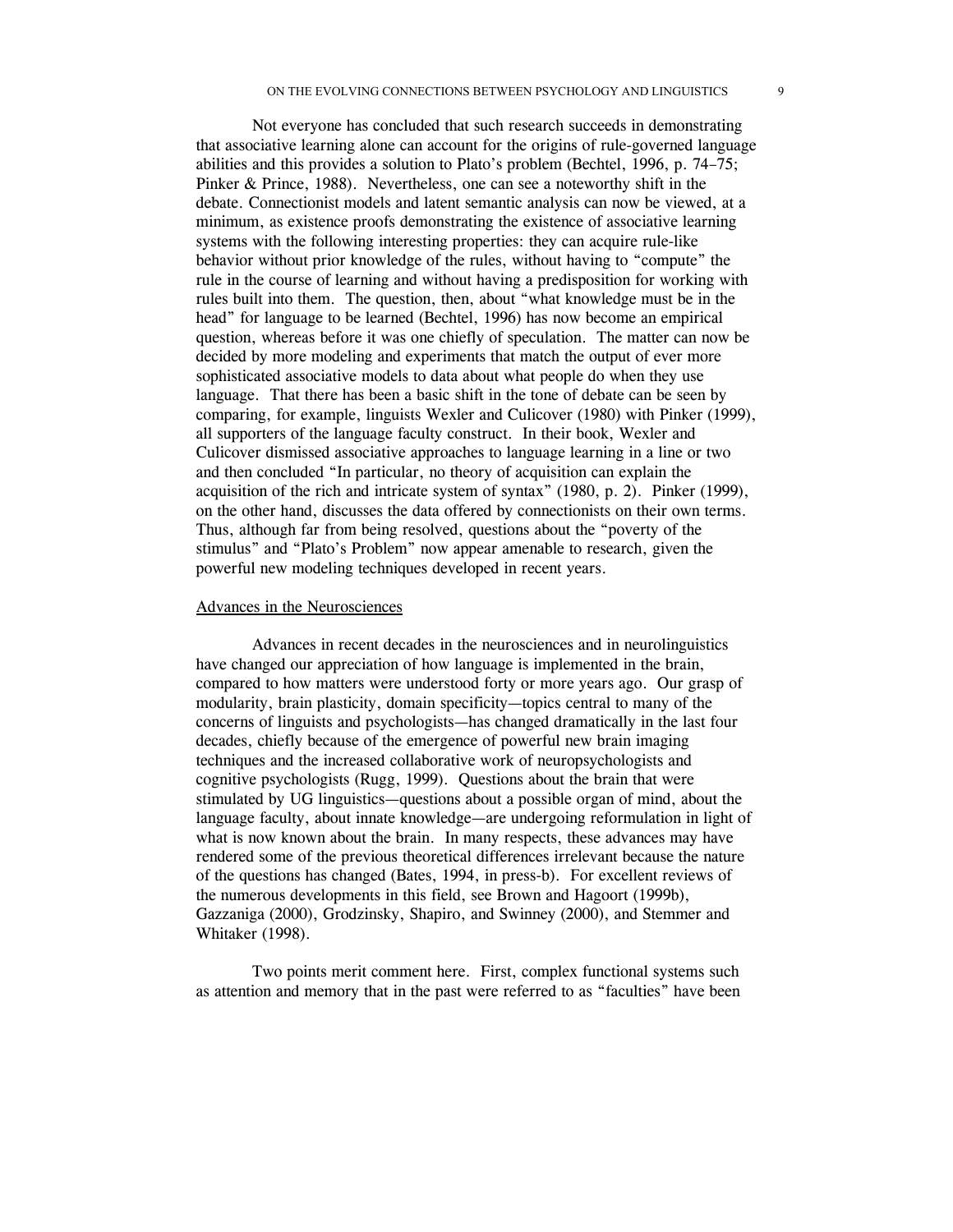fractionated into components that are subserved by different areas of the brain. For example, Posner and his colleagues (e.g., Posner & Petersen, 1990) and others have identified anatomically distinct subsystems that carry out different functions of attention such as orienting to sensory events, detecting signals for conscious processing, maintaining a vigilant or alert state, exerting top-down executive control, and disengaging focus of attention. It is now clear that while regions of the brain carry out highly specialized activities, there is at the same time no single "module" for attention or consciousness; what we call attention is a complex activity of the whole brain carried out by a highly integrated (in a healthy brain) network of subsystems. The same is true for language. Language functions are not subserved by just one or two regions in the left hemisphere, as may once have been thought, but by a highly integrated network of subsystems widely distributed across the brain (Brown & Hagoort, 1999a). This has obvious implications for the idea of a language "module" or unitary language faculty subserving language acquisition.

The second point deserving mention is the finding that while, in most people, analogous regions of the brain tend to serve the same language functions (for example, grammatical functions tend to be carried out in frontal regions and anterior temporal regions of the left hemisphere, while semantic functions involving content or "open class" words tend to be carried out in the posterior cortex), the exact anatomical location of the functions can vary considerably from individual to individual. Moreover, these two subsystems have different sensitive periods for development; if normal development is altered, say by the early onset of deafness, then different brain regions may become responsible for some functions (Neville, Mills, & Lawson, 1992). Such findings point to the considerable plasticity of the brain, a fact which again requires re-evaluation of earlier ideas originating in both psychology and linguistics about how the brain may be specialized for language.

## New Developments in Linguistics

Within linguistics itself, there have emerged new approaches challenging the central tenets of UG, approaches known variously as cognitive grammar, functional linguistics, and cognitive linguistics (e.g., Fauconnier, 1994; Givón 1995; Goldberg, 1995; Lakoff, 1987; Langacker 1987, 1991). These approaches challenge the need for many aspects of the formalist UG paradigm, in particular the constructs "autonomous syntax," "language faculty," and "organ of mind." At the moment, there seems to be relatively little dialog between UG linguists and cognitive linguists, but a welcome and important exception is Newmeyer (1998). These new approaches, which I will refer to collectively as "cognitive linguistics," are beginning to have a special appeal to psychologists (Ellis, 1999; Tomasello, 1998; Ungerer & Schmid, 1996).

This development within linguistics has the potential for rebuilding a close partnership with psychology for the following main reason: proponents of cognitive linguistics have declared as their chief goal providing a *psychologically* plausible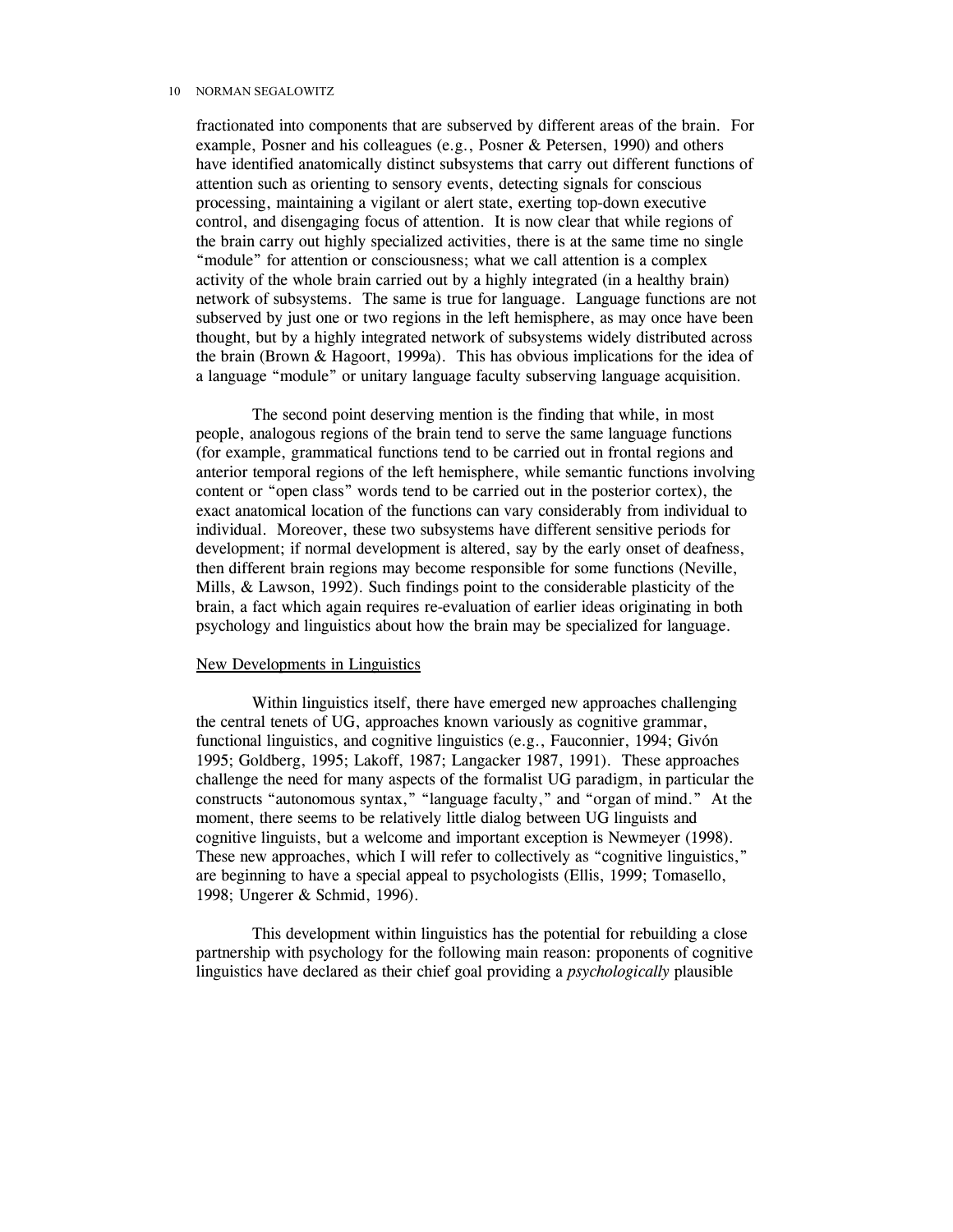account of language. For example, Langacker (1998) writes that the movement called *cognitive linguistics*

> contrasts with formalist approaches by viewing language as an integral facet of cognition (not a separate "module" or "mental faculty"). Insofar as is possible, linguistic structure is analyzed in terms of more basic systems and abilities (e.g., perception, attention, categorization) from which it cannot be dissociated. (1998, p. 1).

Tomasello (1998) refers to these developments in linguistics as a "New Psychology of Language." Of course, a simple declaration of intent does not guarantee success. In fact, I will argue below that more steps must be taken if the psychological content of cognitive linguistics is to be satisfactorily linked to psychology. Nevertheless, the "cognitive" in the new cognitive linguistics has the potential of providing a basis for collaboration.

## **Speculations on a Future Psychology-Linguistics Partnership**

How might a bridge be built between psychology and this "New Psychology of Language"? By way of illustration, two examples intended to serve as starting points for thinking about new ways of developing a partnership are considered here. The first comes from a recent study on second language (L2) fluency and attention in our laboratory (Segalowitz & Frenkiel, in preparation) and provides an illustration of how research addressing linguistic constructions as cognitive schemata might converge with the broader psychological study of cognitive schemata. The second example builds on the psychological concept of affordances and the "perspective taking" approach described by MacWhinney (1999).

## Attention Focusing and Linguistic Constructions

Language fluency can refer to many different things, including the extent of one's vocabulary, control over grammar, eloquence in the language, ability to write, speed of comprehension, ability to speak without hesitation, accuracy of understanding, skill in public speaking, ease of using the language in various situations, ability to translate, among others (Riggenbach, 2000; Schmidt, 1992). If we focus just on those aspects of fluency that reflect speed and ease of language processing, then fluency is not a topic one normally thinks about in terms of linguistic theory. In the way we have been accustomed to dividing up chores between psychology and linguistics, research on fluency (here, speed and ease of processing) should be about the operation of performance constraints and individual differences, and not about the underlying, fundamental nature of language itself. In this section, however, we will consider how studying such aspects of fluency might provide a way to address some questions about the basic nature of language.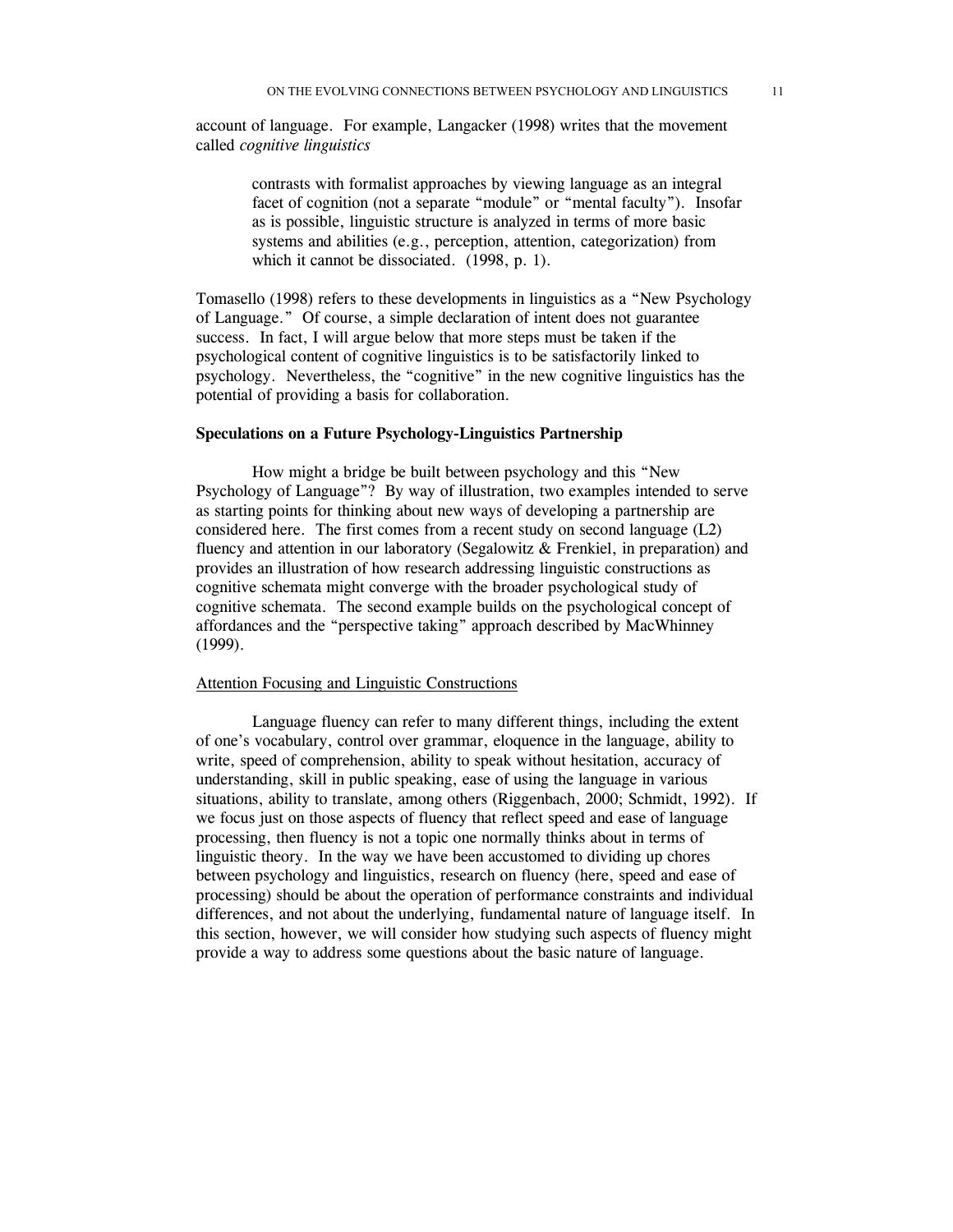Now, one of the tenets of cognitive linguistics is that linguistic constructions are cognitive schemata or, as Fauconnier (1994) puts it, devices that prompt the construction of schemata. A schema is the brain's representation of the understanding of an event a person thinks about or hears described in language; we might think of it, metaphorically, as a kind of map or diagram in the mind. Cognitive linguists work from the premise that linguistically prompted schemata are no different from the kind used in nonlinguistic behaviors (e.g., Langacker, 1987). Linguistic constructions reflect the way component elements are related to each other in a speaker's schema or mental representation of the thought being expressed. These constructions can be used to direct another person's attention while his or her own schema is progressively elaborated in the course of communication. For example, a speaker may use adverbial constructions to signal when something occurred ("before"), or use conjunctions to signal the logical connection between two events ("because"). Linguistic constructions are used to foreground and background certain elements within a schema (Langacker, 1987, 1991) and to place elements in proper relation to one another. In other words, the speaker or writer elicits a mental representation in the brain of the listener or reader by using available language packaging devices to affect schema building processes. In this view, a fluent L2 user will be one who can rapidly shift focus of attention from one dimension of schema building to another as a function of the linguistic constructions encountered during communication.

The ability to shift attention rapidly and flexibly is an important aspect of cognitive control. In our research, we have been interested in measuring individual differences in cognitive control as it relates to L2 skill development (Segalowitz, 2000). In the study to be summarized here, we asked whether a person's L2 fluency level, defined in our work as efficient language processing, is related to the ability to shift focus of attention in response to commonly used time words and logical connectives. We used time words which place events represented in a mental model of the world either closer to or further away from the present moment (*now, next, promptly, shortly;* or *afterward, later, tomorrow, never*). We also used causal connection words that link ideas in a mental model by indicating the presence or absence of a causal connection (*because, consequently, due to, therefore; although, but, despite, however*). Thus, for example, if someone says "I'll do it **now**" versus "I'll do it **later**," a fluent listener will construct a mental model or schema of what the speaker intends, and locate the part of that schema corresponding to the action somewhere on a time line. The word *now* places the action very close to the present moment on this time line, and *later* places it further away. Similarly, if someone says "John did well in his exams **because** he studied all night" versus "John did well in his exams **despite** partying all night," the listener will construct schemata that foreground the elements differently. *Because* indicates that the second idea (that he studied all night) is to be foregrounded as the cause of John doing well, whereas *despite* signals that the second idea (that he partied all night) is *not* the cause of John doing well.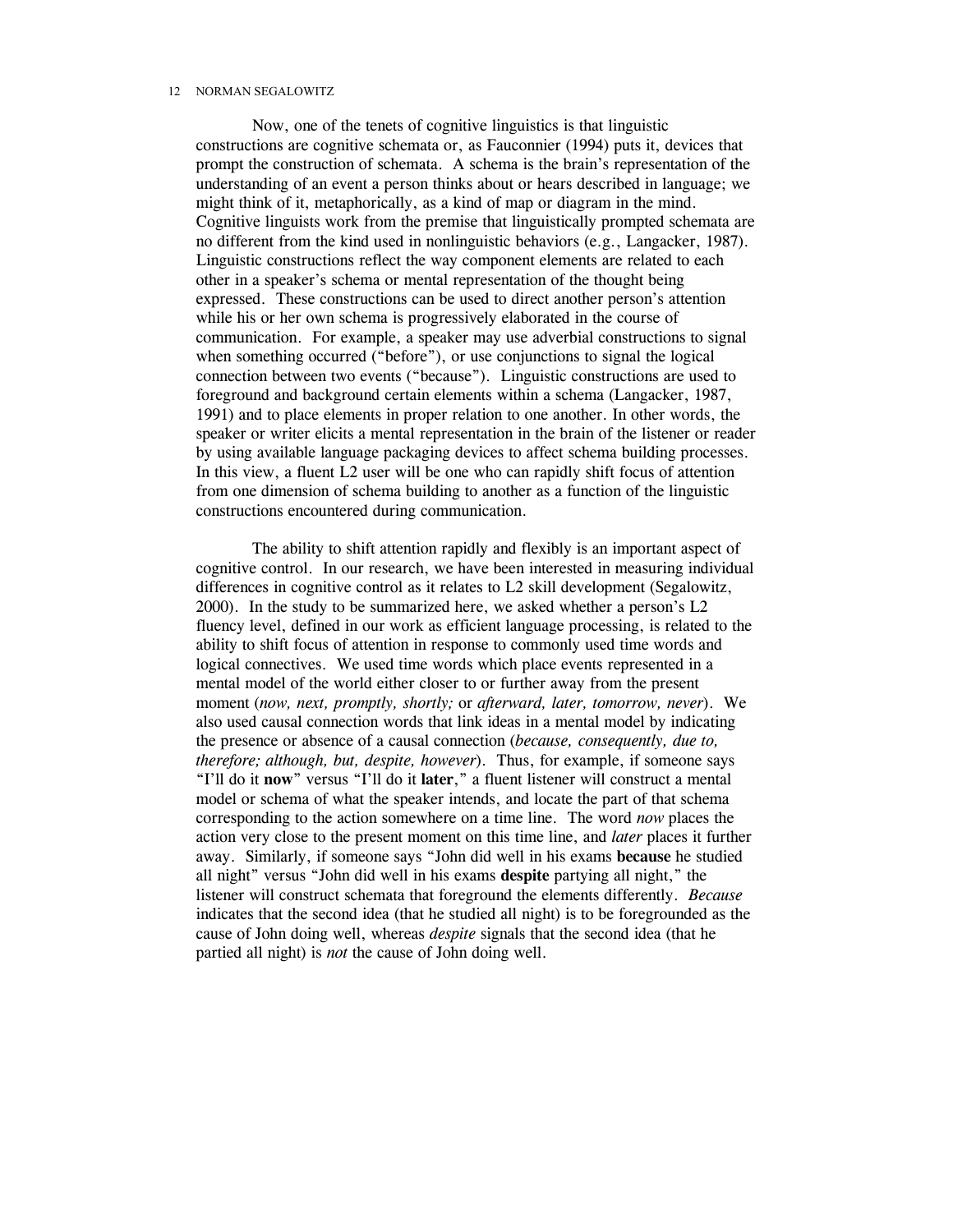We investigated the relationship between L2 fluency (speed of single word reading) and the linguistic control of attention focusing in English speaking university students with varying levels of ability in French. In the main part of the experiment, they had to perform an attention switching task based on a procedure developed by Rogers and Monsell (1995). In this task, they had to judge words presented one at a time. When a time word was shown, they pressed the left or right button to indicate if the word referred to a time near or far from the present moment. When a causal connection word was shown, they pressed to indicate whether the word referred to a cause being present or absent. The design of the study was such that every alternate trial required a switch from a time judgement to a causal connection judgement, and trials in between required a repeat (i.e., the sequence was ... *time time cause cause time time* ...). As others have found using this switching paradigm in a variety of situations, the reaction time (RT) on switch trials was systematically slower than RT on repeat trials. The difference in these RTs provided an index of the cost of switching, namely of how much more difficult it was to respond when one had to change the focus of attention from one dimension to the other. This task was conducted in both French and English, in separate blocks. We also calculated an index of English and French reading fluency based on RTs in a task in which participants judged whether words referred to living or nonliving objects using variability of word recognition RT as described in Segalowitz and Segalowitz (1993).

The two most important results are these: First, the French (L2) switch cost was found to correlate quite highly with the measure of French fluency  $(r =$ .652,  $p = .006$ ). This suggested that, as hypothesized, the ability to switch attention focus in L2 is related to fluency. It is important to note that this measure of French switch cost involved a difference score between RT on repeat and switch trials and so was not confounded with individual differences in single word reading fluency (or even the speed of button pressing), as was the fluency measure. The second result was that French switch cost was still significantly related to French L2 fluency even after English reading fluency was statistically partialled out  $(r =$ .648,  $p = .007$ ). This is especially interesting because it indicates that the relationship between attention focusing ability and L2 fluency in French was not due solely to a *general* cognitive ability to focus attention that would be operating in both language situations. Rather, the results indicated that L2 fluency was significantly related to a measure of cognitive control specific to reading in the L2, the kind of control that may be involved when updating a schema as a function of linguistic input.

This technique provides a way of assessing how easily a person can switch from one dimension of linguistically signaled attention to another. We are currently experimenting with this and related paradigms to assess linguistically controlled attention in a longitudinal study of adult second language learners. Research of this type has interesting potential for building new bridges between psychology and linguistics (of the cognitive linguistics variety). One can ask, for example, whether some modes of linguistically directed attention are acquired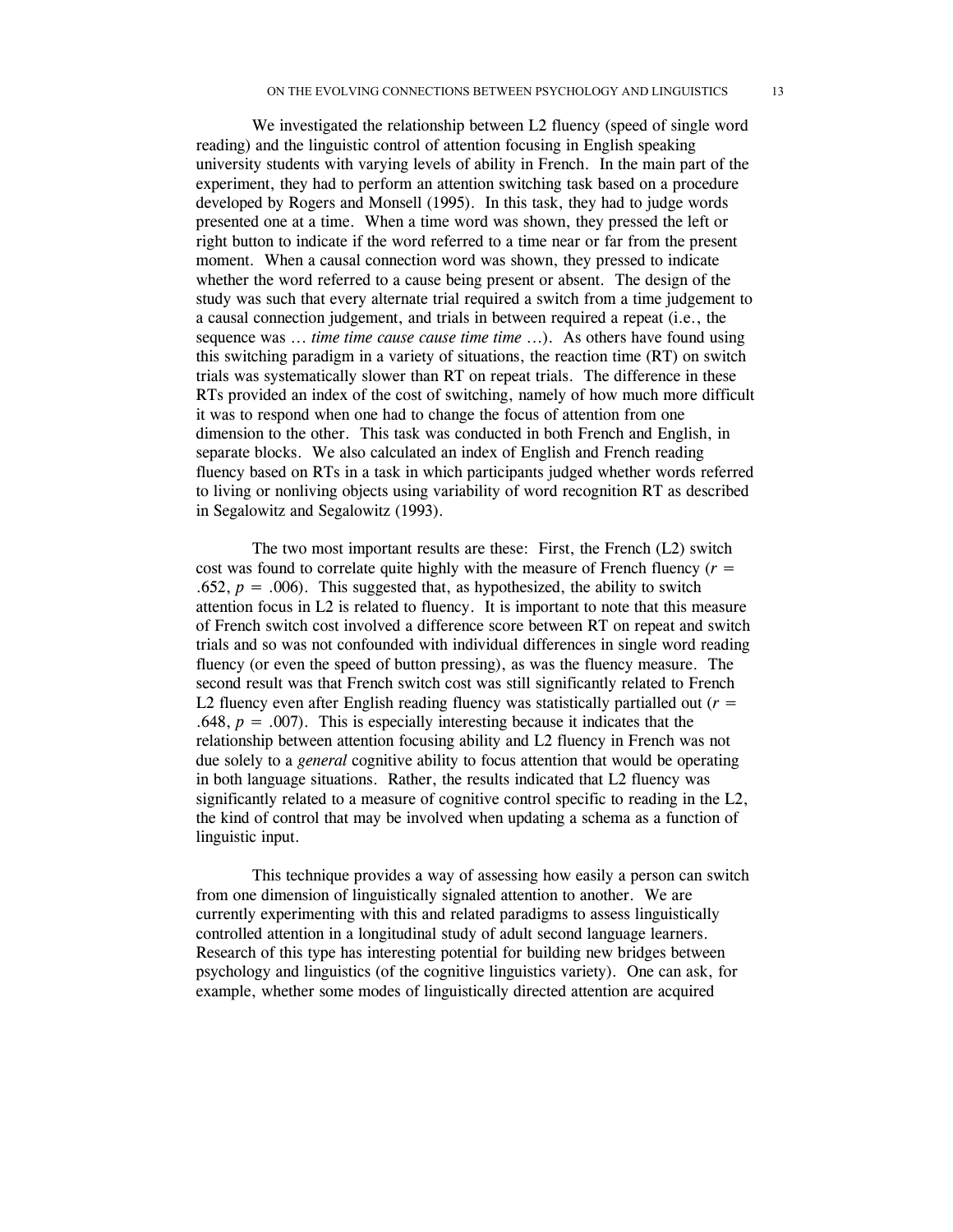earlier than others. If so, is this a function of the linguistic construction itself (e.g., how complex the construction is) or of the type of attention control involved (e.g., control in a time dimension versus a spatial or some other dimension)? How do these attention directing skills unfold and what role do they play in L1 and L2 development? What kinds of language and non-linguistic experience are required to achieve a given level of ability in linguistically directed attention? The program of research implied by these questions will involve language analyses of the type done by cognitive linguists, combined with field observation of people using and acquiring language in real situations, plus laboratory investigation of the behavioral and the brain correlates that underlie skilled use of cognitive schemata under the control of linguistic constructions.

On the psychological side, the techniques for such research now exist. On the linguistic side, too, a great deal of knowledge has already been accumulated about the acquisition of different linguistic constructions, especially in crosslinguistic language acquisition research (Slobin, 1985–1997, 1997). In this respect, Slobin (1996) has put forward an interesting hypothesis that could be explored through the kind of psychology/linguistics partnership envisaged above. Slobin hypothesized that the most challenging aspects of a second language are those elements that refer to categories of meaning that "cannot be experienced directly in our perceptual, sensorimotor, and practical dealings with the world." Examples include the aspectual difference in meaning between "She *went* to work" versus "She *has gone* to work," or the definiteness difference between "*a* car" and "*the* car," distinctions not all languages signal explicitly (Slobin, 1996, p. 91). These constructions serve to place certain elements or aspects of a situation into the foreground of attention, while placing others into the background. In a much fuller treatment of this topic, Talmy (1996) discusses what he calls the "windowing of attention" by language, also from a cognitive linguistic perspective (see also Tomlin, 1997). The volume *Language and Space* (Bloom, Peterson, Nadel & Garrett 1996) contains a number of papers that also address the way language constructions map onto cognitive (spatial) schemata.

## Affordances

The dominant view in much of psychology is that linguistic communication is about the packaging of *propositions* in a way that allows the receiver to unpack the information as intended by the sender. MacWhinney (1999) discusses an interesting alternative to this view by arguing instead that language is used to communicate *perspectives*, rather than propositions. He identifies four levels of perspective taking, one of which is especially germane to the present discussion—*affordances*.

The concept of *affordances* was introduced into the psychology of perception by Gibson (1977). He proposed that what an organism perceives is the set of possibilities the environment provides—or affords—for fulfilling its goals. Gibson defined affordances as follows: The affordance of an object to an animal or an individual is "a specific combination of the properties of its substance and its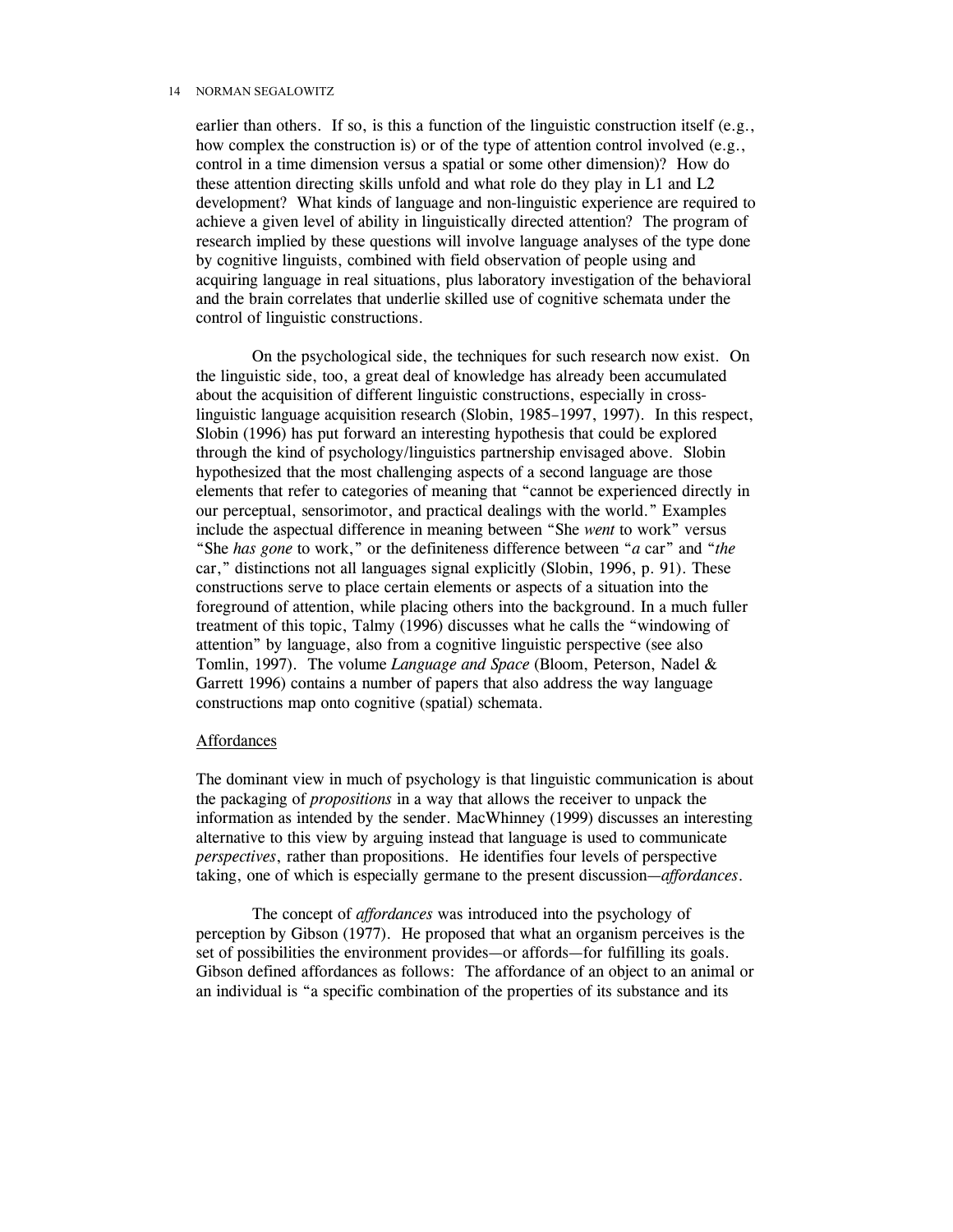surfaces taken *with reference to the animal*" (1977, p. 67, emphasis added). That is, information about these affordances is encoded in terms that refer to the self, rather than in the neutral terms of primary sensations (color, form, texture, etc.) describable without reference to the organism or its place in the environment. Support for this approach to perception has been accumulating in recent years from investigations demonstrating that people's perceptions of the physical environment (doorways, stairs, catchable objects) are encoded in terms that relate to their own body measurements and capacities (Lee, 1993; Mark, 1987; Van den Bergh, Vrana & Eelen, 1990; Warren, 1984; Warren & Whang, 1987). (For fuller discussions, including some of the more controversial issues involved, see Carlson, 1997; Greeno, 1994; Kelso, 1995; Marr, 1982). Affordances, in this view, are important for learning, because it is only by being able to perceive affordances that an organism is able to navigate its way around the environment successfully. Learning, according to Gibson (1966), involves not remembering past events, but becoming attuned to—that is, able to attend to—invariant information provided by the environment (e.g., perceiving that a given object affords support even though its color, shape, and other characteristics may vary as lighting conditions change, etc.; see also Bransford, McCarrell, Franks & Nitsch 1977).

Now, MacWhinney (1999) draws attention to the important role language plays in communicating information about situational affordances, and how this fact about language fits in well with some current research trends in psychology concerning the role of action and embodiment in learning and memory (e.g., Glenberg, 1997). He suggests that this approach to the relationship between language and memory may provide new insights into the process of language acquisition and will help us understand how language emerges from experience. While this idea is very promising, and should be pursued, I think there is another, unexpected yet potentially fruitful, avenue to explore if we take MacWhinney's point about affordances and language just one step further. This avenue may even lead to an unanticipated opportunity for collaboration between psychologists and linguists.

It is this: We can consider a language itself, like any physical environment, as possessing affordances. A given language supports a particular set of constructions, as described by cognitive linguists (e.g., Goldberg, 1995; Langacker, 1987, 1991), which are available for packaging a message if the speaker knows how to use them. These constructions afford the possibility of making certain messages but not others, and make some messages easier to communicate than others. There is also, of course, variation across languages in the availability and nature of many of these linguistic affordances. Following upon Gibson, we can hypothesize that *language acquisition involves attuning one's attention system to perceive the communicative affordances provided by the linguistic environment*. Now, a psychologist might ask: Is the perception of affordances really a critical element in learning in general? Important contributions to the answer may possibly come from future collaborative research involving psychologists and linguists. This work will require the study of language use and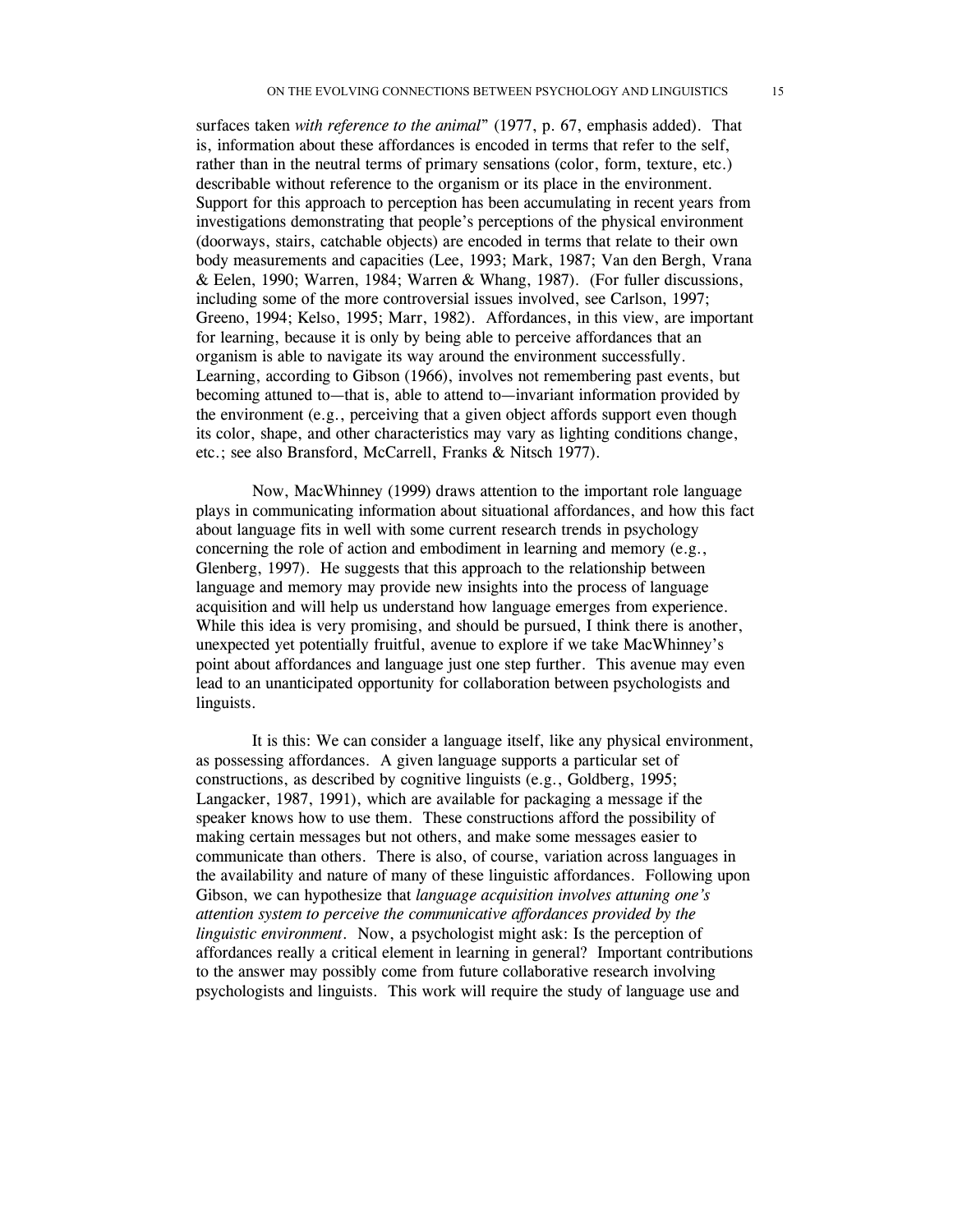acquisition in a variety of settings in order to observe the distribution of linguistic affordances and determine whether and how learners make use of them in the acquisition process. Linguists are uniquely equipped to inform psychologists about the affordances in such environments. Finally, it is probable that *applied* linguists, because of their involvement in observing language acquisition and language use in a wide variety of contexts, will have an especially important contribution to make here.

### **Summary and Conclusion**

We have seen that, despite initial efforts more than four decades ago, theoretical linguists and cognitive psychologists have not succeeded in developing a unified view of language that is broadly accepted by researchers in the two disciplines. The reasons discussed here include divergent approaches regarding how a theory about language should develop, what kind of explanation is appropriate, and how to address basic questions about biology and environment. There are signs, however, that future prospects for collaboration are brighter. Specifically, new advances in the brain sciences and in modeling associative learning systems have refocused many older questions and put debate on a firmer empirical basis. At the very least, there now appears to be emerging a consensus on what kinds of evidence will decide issues regarding the poverty of the stimulus, the rule-governed nature of language, the modularity of language systems in the brain, etc., even if there is not yet broad agreement about the actual substance of the issues themselves. This emerging consensus about what counts as evidence is probably the most important change that has occurred. It is what makes possible a new bridge to be built between the disciplines. An especially exciting development is the emergence of new approaches from within linguistics that explicitly try to link models of language to cognitive psychological processes. This chapter has presented two examples of how such approaches might develop into collaborative research programs. Applied linguists, in particular, might have a special contribution to make in this new collaboration.

## **Notes**

\* This paper is based on a plenary talk entitled "On the Bridge between Psychology and Applied Linguistics" presented at the American Association for Applied Linguistics Conference in Vancouver, B.C., on March 13, 2000. The author gratefully acknowledges the helpful comments of Elizabeth Gatbonton, Cathy Poulsen, and Leila Ranta on earlier drafts of this paper. Grant support for this work came from a Natural Sciences and Engineering Research Council of Canada award and from a Quebec Ministry of Education grant (Fonds FCAR).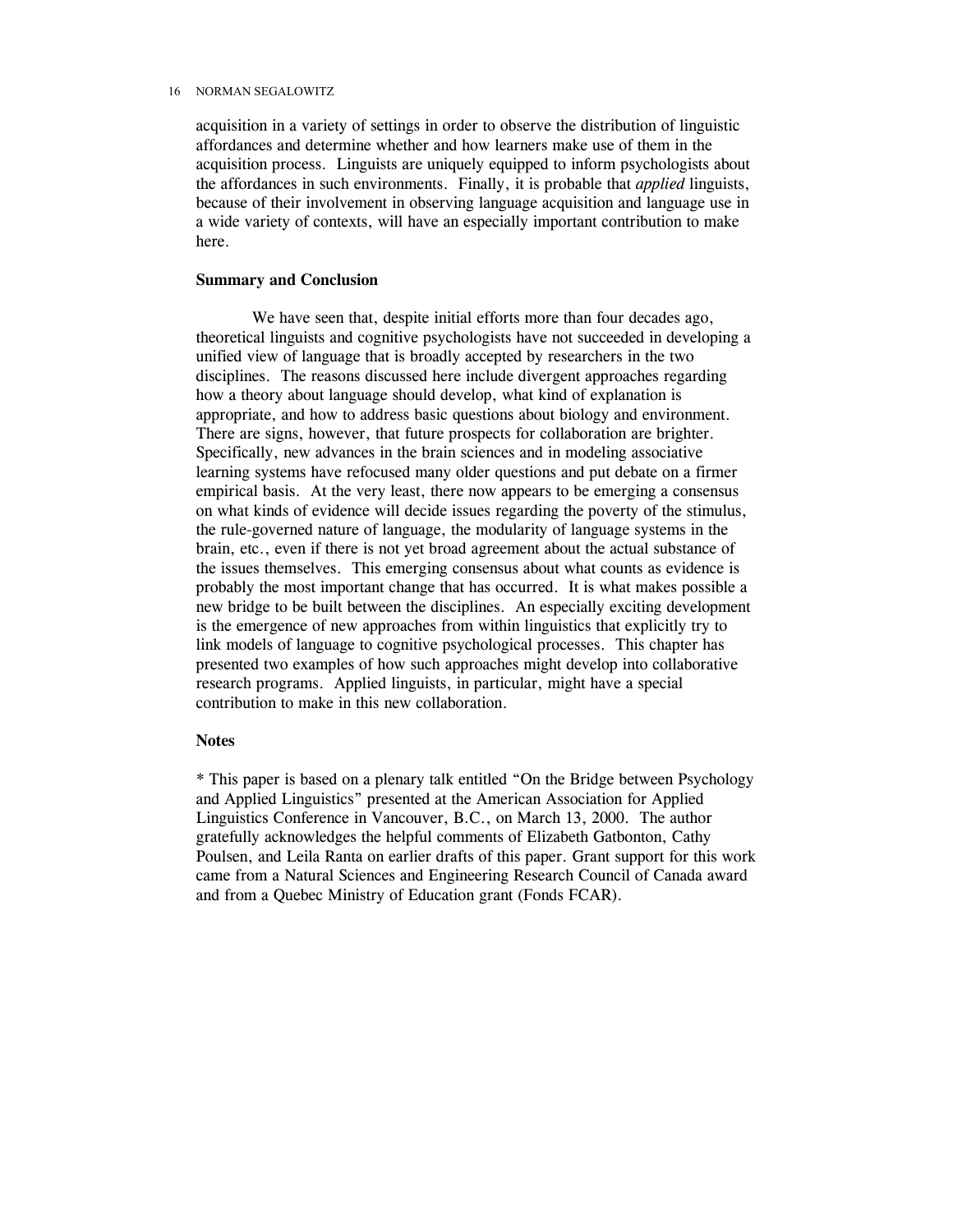## **ANNOTATED BIBLIOGRAPHY**

Barlow, M., & Kemmer, S. (Eds.) (2000). *Usage based models of language.* Stanford, CA: Center for the Study of Language and Information.

> This volume contains a collection of papers exploring various questions about language, all from the vantage point of usage-based models of language, where theory about a person's linguistic system is grounded in instances of producing and understanding language. Ronald Langacker, who coined the term "usage based model," provides a very useful chapter outlining the cognitive psychological and the linguistic assumptions underlying this idea. The volume contains chapters on phonology, on some of the premises of neurolinguistic approaches to language, and on connectionist models of usage based models of language. The chapters point to areas where collaboration between psychologists and linguists may be fruitful.

Savage-Rumbaugh, S., Shanker, S., & Taylor, T. (1998). *Apes, language and the human mind.* Oxford: Oxford University Press.

> This volume reports some impressive language-like performance by nonhuman primates and discusses these achievements in terms of what it teaches us about human capacity for language. These authors challenge both Tomasello's view that humans have a unique ability to regard others as intentional beings and that this accounts for the emergence of language, and Chomsky's view that, at bottom, language acquisition involves a species specific innate module for language development. The volume will be stimulating for both linguists and psychologists.

Talmy, L. (2000). *Toward a cognitive semantics*. Volumes I & II. Cambridge, MA: MIT Press.

> These two volumes represent an updated collection of Talmy's most important contributions to the development of cognitive linguistics. Of special interest to psychologists are his ideas about how language structure shapes attention. These volumes provide an excellent and detailed example of the "new psychology of language" referred to by Tomasello (1998), discussed earlier.

Tomasello, M. (1999). *The cultural origins of human cognition*. Cambridge, MA: Harvard University Press.

Tomasello, following Langacker (1987), approaches language development from the premise that "language is…cognition packaged for purposes of interpersonal communication" (p. 150). In his view, what makes humans special is their ability to perceive others as intentional agents, which makes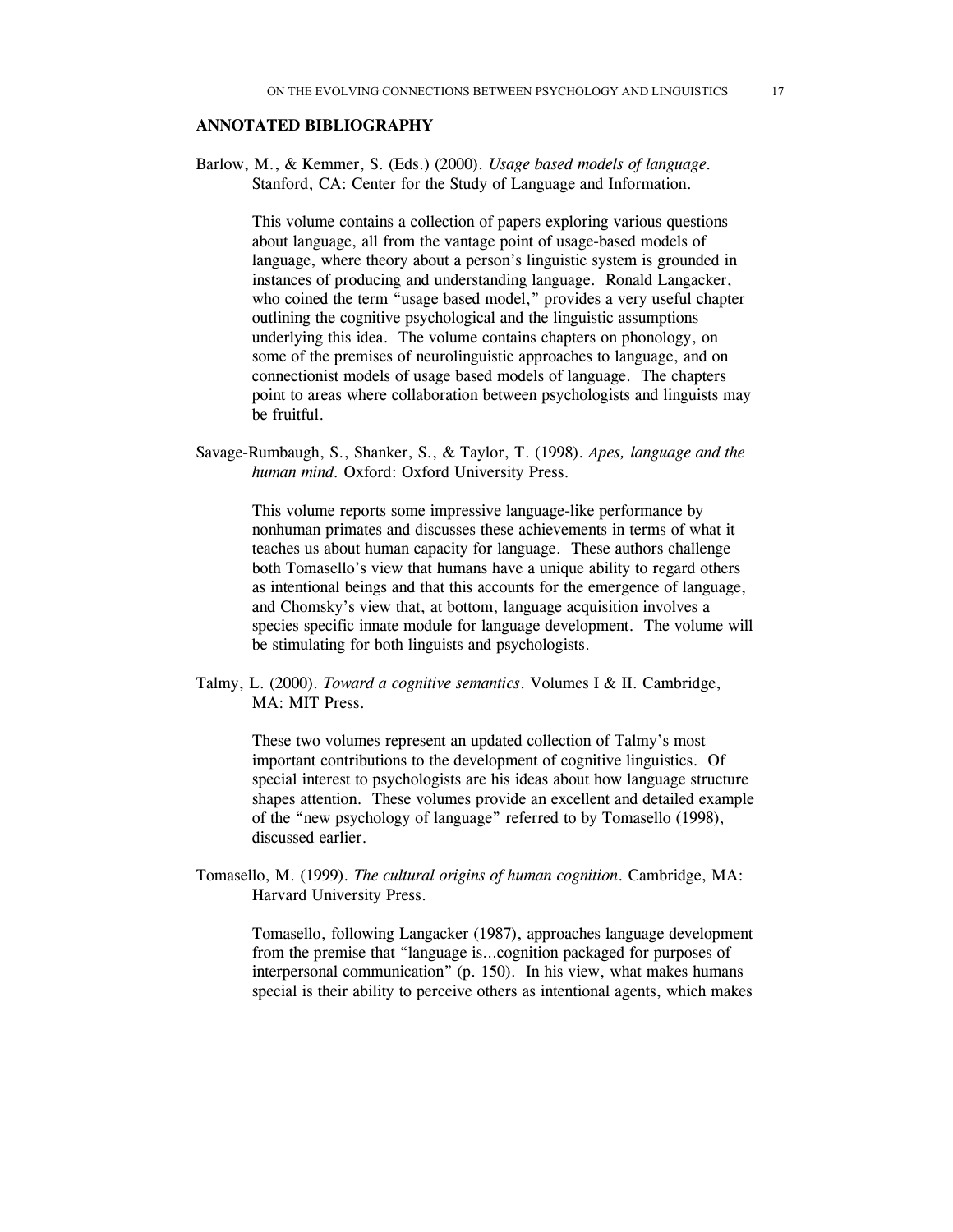possible participation in joint attentional scenes, interactions where child and adult jointly attend to some event or object, and to each other's communicative intentions. Language is the means by which people direct the attention of other persons in such interactions, in order to make them adopt a certain perspective on some event or object. Drawing upon insights from cognitive linguistics, Tomasello develops this hypothesis, arguing that interesting structural properties of language flow from the existence of joint attention scenes in development, rather than from innate, language specific mechanisms.

### **UNANNOTATED BIBLIOGRAPHY**

- Abrahamsen, A. A. (1987). Bridging boundaries versus breaking boundaries: Psycholinguistics in perspective. *Synthèse: An International Journal for Epistemology, Methodology and Philosophy of Science, 72*, 355–388.
- Bates, E. (1994). Modularity, domain specificity and the development of language. *Discussions in Neuroscience*, *10*, 136–149.
- Bates, E. (In press-a). On language savants and the structure of mind. *International Journal of Bilingualism.*
- Bates, E. (In press-b). Plasticity, localization and language development. In S.H. Broman & J. M. Fletcher (Eds.), *The changing nervous system: Neurobehavioral consequences of early brain disorders*. New York: Oxford University Press.
- Bechtel, W. (1996). What knowledge must be in the head in order to acquire language. In B. Velichkovsky & D. M. Rumbaugh (Eds.), *Communicating meaning: The evolution and development of language* (pp. 45–78). Hillsdale, NJ: Lawrence Erlbaum Associates.
- Bechtel, W., & Abrahamsen, A. (1991). *Connectionism and the mind*. Oxford: Blackwell.
- Black, M. (1970). Comment. In R. Borger & F. Cioffi (Eds.), *Explanation in the behavioural sciences* (pp. 457–461). Cambridge: Cambridge University Press.
- Bloom, P., Peterson, M. A., Nadel, L., & Garrett, M. (Eds.) (1996). *Language and space.* Cambridge, MA: MIT Press.
- Bransford, J. D., McCarrell, N. S., Franks, J. J., & Nitsch, K. E. (1977). Toward unexplaining memory. In R. Shaw & J. Bransford (Eds.), *Perceiving, acting, and knowing: Toward an ecological psychology* (pp. 431–466). Hillsdale, NJ: Erlbaum.
- Brown, C. M., & Hagoort, P. (1999a). The cognitive neuroscience of language: Challenges and future directions. In C. M. Brown & P. Hagoort (Eds.), *The neurocognition of language* (pp. 3–14). Oxford: Oxford University Press.
- Brown, C. M., & Hagoort, P. (Eds.). (1999b). *The neurocognition of language*. Oxford: Oxford University Press.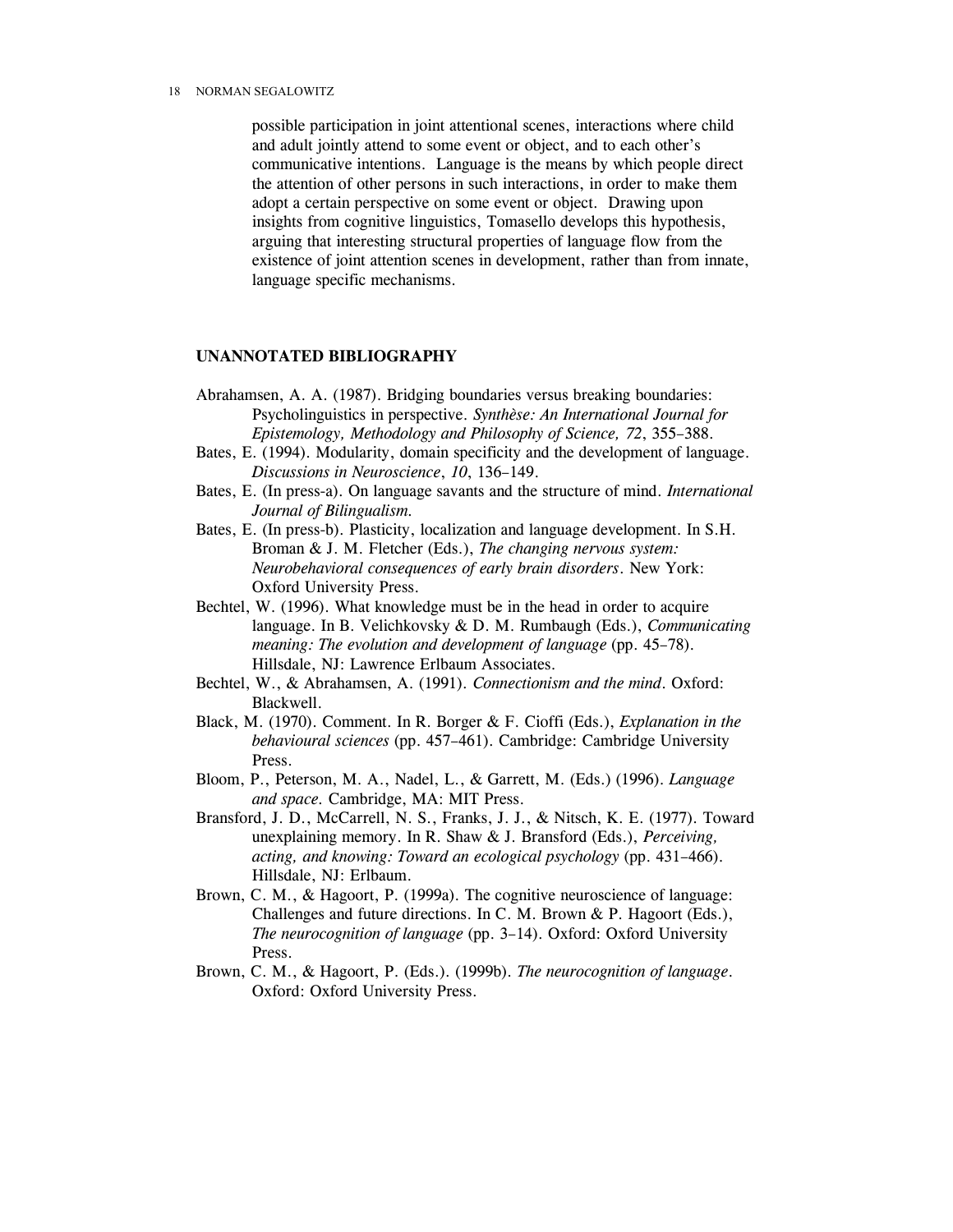- Carlson, R. A. (1997). *Experienced cognition*. Mahwah, NJ: Lawrence Erlbaum Associates.
- Chomsky, N. (1965). *Aspects of the theory of syntax*. Cambridge, MA: MIT Press.
- Chomsky, N. (1970a). Problems of explanation in linguistics. In R. Borger & F. Cioffi (Eds.), *Explanation in the behavioural sciences* (pp. 425–451). Cambridge, UK: Cambridge University Press.
- Chomsky, N. (1970b). Reply. In R. Borger & F. Cioffi (Eds.), *Explanation in the behavioural sciences* (pp. 462–470). Cambridge: Cambridge University Press.
- Chomsky, N. (1975). *Reflections on language.* New York: Pantheon Books.
- Chomsky, N. (2000). *New horizons in the study of language and mind*. Cambridge: Cambridge University Press.
- Davies, A. (1999). *An introduction to applied linguistics*. Edinburgh: University of Edinburgh Press.
- Dawkins, R. (1986). *The blind watchmaker*. London: Longman.
- Ellis, N. (1999). Cognitive approaches to SLA. *Annual Review of Applied Linguistics, 19,* 22–42.
- Elman, J. L., Bates, E. A., Johnson, M. H., Karmiloff-Smith, A., Parisi, D., & Plunkett, K. (1996). *Rethinking innateness: A connectionist perspective on development*. Cambridge, MA: MIT Press.
- Fauconnier, G. (1994). *Mental spaces*. Cambridge: Cambridge University Press.
- Fodor, J. A. (1983). *The modularity of mind*. Cambridge, MA: MIT Press.
- Gazzaniga, M. (Ed.) (2000). *The new cognitive neurosciences*. Cambridge, MA: MIT Press.
- Gibson, J. J. (1966). *The senses considered as perceptual systems*. Boston: Houghton-Mifflin.
- Gibson, J. J. (1977). The theory of affordances. In R. Shaw & J. Bransford (Eds.), *Perceiving, acting and knowing* (pp. 67–82). New York: John Wiley & Sons.
- Givón, T. (1995). *Functionalism and grammar*. Amsterdam: John Benjamins.
- Glenberg, A. M. (1997). What memory is for. *Behavioral and Brain Sciences, 20*,  $1-55$ .
- Goldberg, A. (1995). *A construction grammar approach to argument structure*. Chicago: University of Chicago Press.
- Gopnick, M., & Crago, M. B. (1991). Familial aggregation of a developmental language disorder. *Cognition, 39*, 1–50.
- Greeno, J. G. (1994). Gibson's affordances. *Psychological Review, 101*, 336–342.
- Grodzinsky, Y., Shapiro, L., & Swinney, D. (Eds.) (2000). *Language and the brain: Representation and processing*. New York: Academic Press.
- Jackendoff, R. (1994). *Patterns in the mind: Language and human nature.* New York: Basic Books.
- Jackendoff, R. (1999). The representational structures of the language faculty and their interactions. In C. M. Brown & P. Hagoort (Eds.), *The neurocognition of language* (pp. 37–79). Oxford: Oxford University Press.
- Kelso, J. A. S. (1995). *Dynamic patterns: The self-organization of brain and behavior.* Cambridge, MA: MIT Press.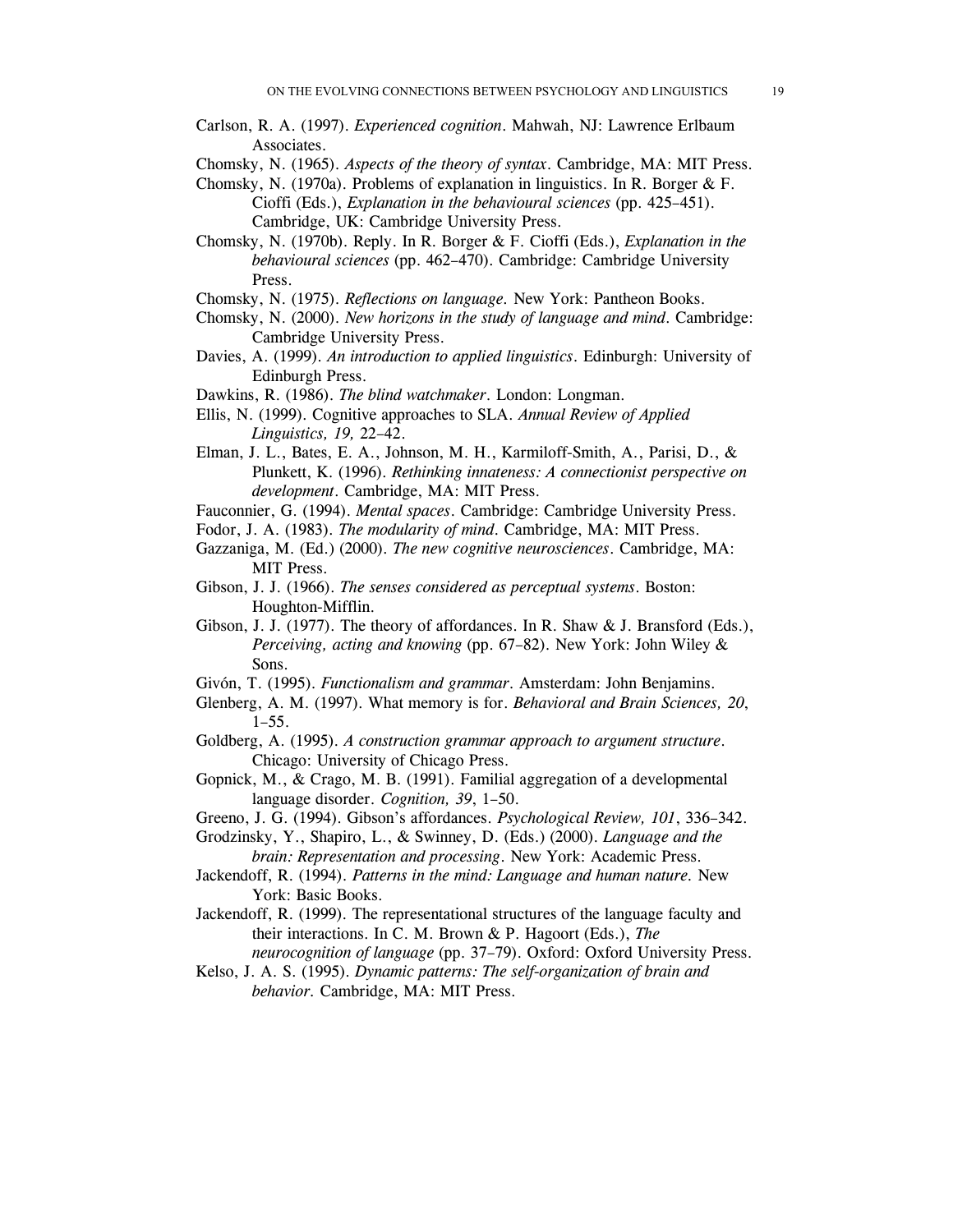- Lakoff, G. (1987). *Women, fire, and dangerous things.* Chicago: University of Chicago Press.
- Landauer, T. K., & Dumais, S. T. (1997). A solution to Plato's problem: The latent semantic analysis theory of acquisition, induction, and representation of knowledge. *Psychological Review, 104,* 211–240.
- Langacker, R. W. (1987). *Foundations of cognitive grammar, Volume I: Theoretical prerequisites.* Stanford, CA: Standford University Press.
- Langacker, R. W. (1991). *Foundations of cognitive grammar, Volume II: Descriptive application.* Stanford, CA: Stanford University Press.
- Langacker, R. W. (1998). Conceptualization, symbolization, and grammar. In M. Tomasello (Ed.), *The new psychology of language* (pp. 1–39)*.* Mahwah, NJ: Lawrence Erlbaum Associates.
- Lee, D. N. (1993). Body-environment coupling. In U. Neisser (Ed.), *Emory Symposia in Cognition: Vol. 5, The perceived self: Ecological and interpersonal sources of self knowledge* (pp. 43–67). New York, NY: Cambridge University Press.
- Leonard, L. B. (1998). *Children with specific language impairment.* Cambridge, MA: MIT Press.
- Lightfoot, D. (1999). *The development of language: Acquisition, change, and evolution.* Oxford: Blackwell.
- Lyons, J. (1991). *Chomsky* (3rd ed.) London: HarperCollins.
- MacWhinney, B. (1999). The emergence of language from embodiment. In B. MacWhinney (Ed.), *The emergence of language* (pp. 213–256). Mahwah, NJ: Lawrence Erlbaum.
- Mark, L. S. (1987). Eyeheight-scaled information about affordances: A study of sitting and stair climbing. *Journal of Experimental Psychology: Human Perception and Performance, 13*, 361–370.
- Marr, D. (1982). *Vision*. New York: W.H. Freeman.
- McCauley, R. N. (1987). The not so happy story of the marriage of linguistics and psychology; Or, why linguistics has discouraged psychology's recent advances. *Synthèse: An International Journal for Epistemology, Methodology and Philosophy of Science, 72*, 341–353.
- Miller, G. A., & Chomsky, N. (1963). Finitary models of language users. In R. D. Luce, R. R. Bush, & E. Galanter (Eds.), *Handbook of mathematical psychology,Vol. 2* (pp. 419–491). New York: John Wiley.
- Neville, H. J., Mills, D. L., & Lawson, D. S. (1992). Fractionating language: Different neural subsystems with different sensitive periods. *Cerebral Cortex, 2*, 244–258.
- Newmeyer, F. J. (1997). Genetic dysphasia and linguistic theory. *Journal of Neurolinguistics, 10*, 47–73.
- Newmeyer, F. J. (1998). *Language form and language function*. Cambridge, MA: MIT Press.
- Pinker, S. (1994). *The language instinct*. New York: William Morrow and Company.
- Pinker, S. (1999). *Words and rules*. New York: Basic Books.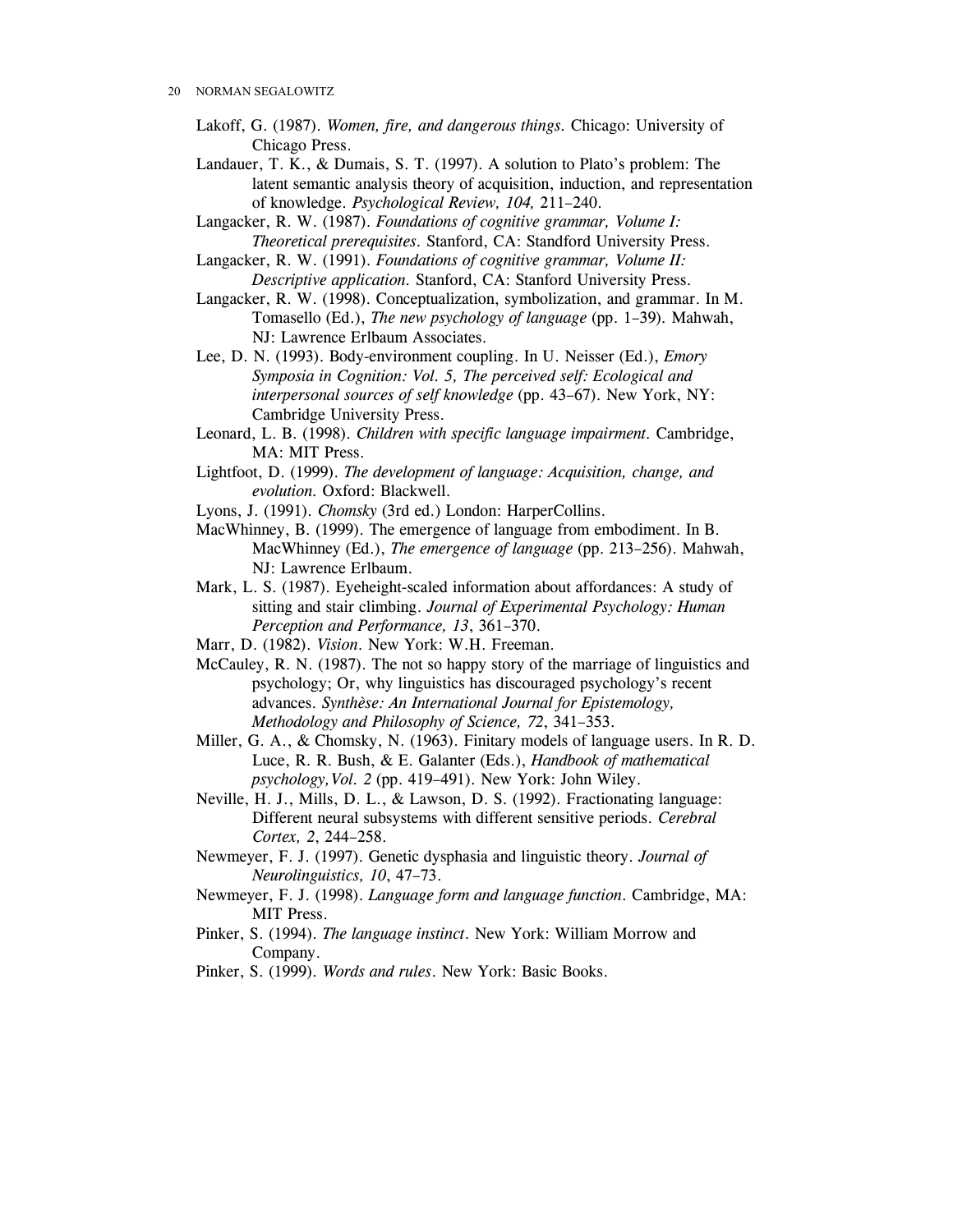- Pinker, S., & Prince, A. (1988). On language and connectionism: Analysis of a parallel distributed processing model of language acquisition. In S. Pinker & J. Mehler (Eds.), *Connecctions and symbols* (pp. 73–193)*.* Cambridge, MA: Cambridge University Press.
- Posner, M. I., & Petersen, S. E. (1990). The attention system of the human brain. *Annual Review of Neuroscience, 13,* 25–42.
- Reber, A. S. (1987). The rise and (surprisingly rapid) fall of psycholinguistics. *Synthèse: An International Journal for Epistemology, Methodology and Philosophy of Science, 72*, 325–339.
- Riggenbach, H. (2000). *Perspectives on fluency.* Ann Arbor, MI: University of Michigan Press.
- Rogers, R. D., & Monsell, S. (1995). Costs of a predictible switch between simple cognitive tasks. *Journal of Experimental Psychology: General, 124*, 207–231.
- Rugg, M. D. (1999). Functional neuroimaging in cognitive neuroscience. In C. M. Brown & P. Hagoort (Eds.), *The neurocognition of language* (pp. 15–36). Oxford: Oxford University Press.
- Rumelhart, D. E., & McClelland, J. L. (1987). Learning the past tenses of English verbs: Implicit rules of parallel distributed processing. In B. MacWhinney (Ed.), *Mechanisms of language acquisition: The 20th annual Carnegie Symposium on Cognition* (pp. 195–247). Hillsdale, NJ: Erlbaum.
- Sampson, G. (1997). *Educating Eve: The 'language instinct' debate.* London: Cassell.
- Schmidt, R. (1992). Psychological mechanisms underlying second language fluency. *Studies in Second Language Acquisition, 14*, 357–385.
- Segalowitz, N. (2000). Automaticity and attentional skill in fluent performance. In H. Riggenbach (Ed.), *Perspectives on fluency* (pp. 200–219). Ann Arbor, MI: University of Michigan Press.
- Segalowitz, N., & Frenkiel, S. (In preparation). *Second language fluency and attentional flexibility.*
- Segalowitz, N., & Segalowitz, S. J. (1993). Skilled performance, practice, and the differentiation of speed-up from automatization effects: Evidence from second language word recognition. *Applied Psycholinguistics, 14*, 369–385.
- Slobin, D. (Ed.) (1985–1997). *The crosslinguistic study of language acquisition, Volumes 1–5.* Mahwah, NJ: Lawrence Erlbaum Associates.
- Slobin, D. (1996). From "thought and language" to "thinking for speaking." In J. J. Gumperz & S. C. Levinson (Eds.), *Rethinking linguistic relativity* (pp. 70–96). Cambridge, U.K.: Cambridge University Press.
- Slobin, D. (1997). The origins of grammaticizable notions: Beyond the individual mind. In D. Slobin (Ed.) *The crosslinguistic study of language acquisition, Volume 5: Expanding the contexts* (pp. 265–323). Mahwah, N.J.: Lawrence Erlbaum Associates.
- Smith, N. & Tsimpli, I. (1995). *The mind of a savant: Language learning and modularity.* Oxford: Blackwell.